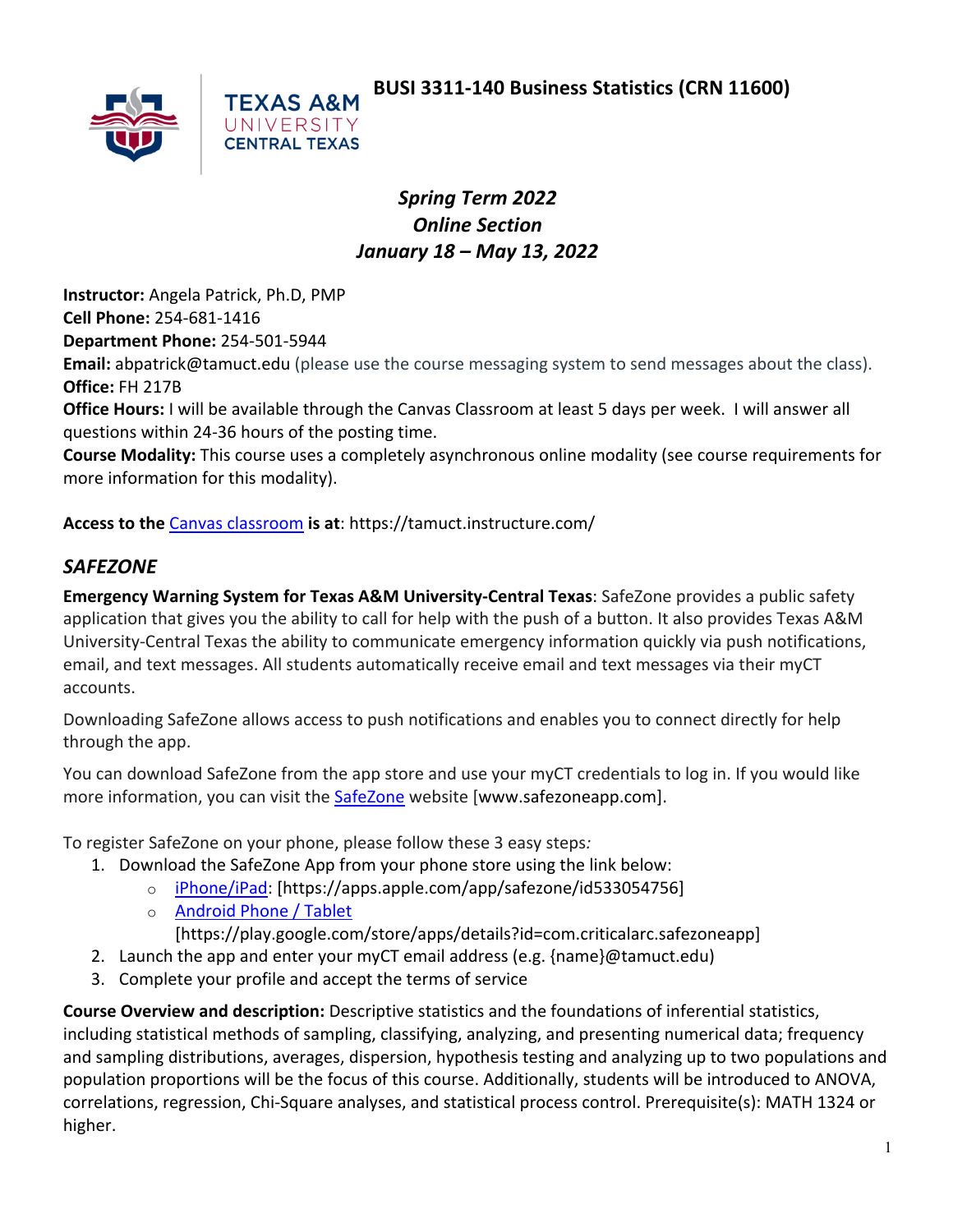#### **Course Objectives:**

- **CO1:** The student will understand the foundations of statistics, by creating and interpreting basic statistical graphs and charts, calculating and interpreting measures of central tendency and variation, and basic probability, (Module 1), probability distributions (Module 2), and conducting and interpreting hypothesis tests (Module 3).
- **CO2:** The student will be able to apply the statistical foundations in beginning inferential statistics, which include comparing two populations or more populations, comparing two population proportions, comparing two variables or treatments for a single population, and relating two variables. Finally, the student will understand the concepts of statistical applications to process improvement by creating and interpreting control charts. (Modules 3 and 4).

The student will meet the course objectives and the following student learning outcomes by using the statistical learning software, Hawkes Learning System, Microsoft Excel, **or** by using Minitab statistical software. The purpose of HAWKES LEARNING is to provide each student with an online learning environment in which the student is able to learn, master, and apply knowledge while working within a mastery-based pedagogical approach (Hawkes Learning Systems, n.d.). A link to the HAWKES LEARNING student training video is available in the main menu, in the Canvas classroom. Each student will demonstrate mastery of each topic by achieving 80% on each assignment as outlined in each module.

## *Module Goals*

**Module 1:** Conduct and apply the statistical foundations (data, populations, samples, central tendency, measures of variation, and basic probability concepts), using statistical learning software, Minitab, Microsoft Excel, or calculators, achieving 80% on each homework assignment and exam. The specific statistical foundations are found in SLOs  $1 - 3$  and may be found in sections  $1.1 - 1.3$ ,  $2.1 - 2.6$ ,  $3.3 - 3.10$ , and  $4.1 -$ 4.2a, 4.3, 4.8 of the textbook and in the Hawkes Learning Software (Ch  $1 - 4$ ).

**Module 2:** Conduct and interpret statistical methods for discrete and continuous probability distributions, sampling distributions, and estimating means and proportions, using statistical learning software, Minitab, Microsoft Excel, or calculators, achieving 80% on each homework assignment and exam. The specific distributions and estimations are found in SLO 4 and may be found in  $6.1 - 6.6$  and  $7.2 - 7.3$ b, and  $8.1 - 8.4$ of the textbook and in the Hawkes Learning Software (Ch  $6 - 8$ ).

**Module 3:** Conduct and interpret statistical methods of hypothesis testing for comparing means, proportions, and treatments, using statistical learning software, Minitab, Microsoft Excel, or calculators, achieving 80% on each homework assignment and exam. The specific hypothesis methods and comparisons may be found in SLOs 5 and 6 and may be found in  $9.1 - 9.7$ ,  $10.1 - 10.7$ b, and  $11.1 - 11.4$  of the textbook and in the Hawkes Learning Software (Ch  $9 - 11$ ).

**Module 4:** Conduct and interpret statistical methods of hypothesis testing for comparing three or more means, or treatments (ANOVA). Conduct correlations of two variables or treatments, relate two or more linear variables, and relate two categorical variables. Achieve 80% on each homework assignment and exam, using statistical learning software, Minitab, Microsoft Excel, or calculators. The specific methods of testing and comparing three or more populations, correlating, relating continuous and categorical variables may be found in SLOs 7 – 9 and may be found in 12.2-12.4, 13.1 – 13.5, 13.8, 14, 15.2 – 15.3, and 17 of the text book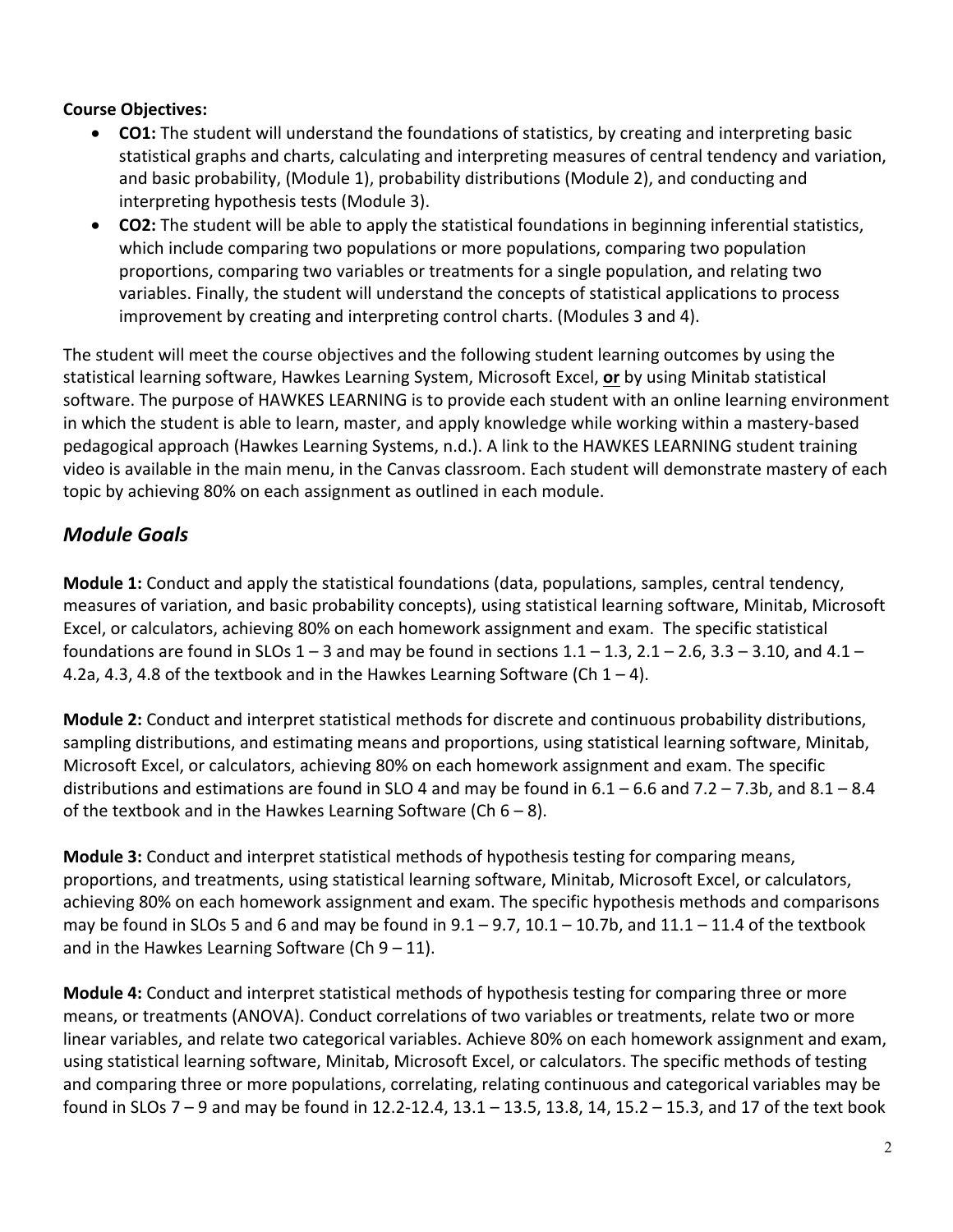and in the Hawkes Learning Software (Chs 12 – 15 & 17).

See Appendix A for a more thorough examination of the course objectives, SLOs, and module goals with respect to the course assignments and materials/tools needed to complete those assignments.

# *Student Learning Outcomes (SLOs)*

- 1. Demonstrate proficiency in reporting data numerically and graphically by achieving 80% on associated assignments (Chapters  $1 - 3$ ).
- 2. Demonstrate proficiency in identifying and analyzing the following types and levels of data using appropriate statistical methods by achieving 80% on associated assignments (Chapters  $1 - 2$ ).
	- a. Identify and analyze qualitative (nominal, ordinal) data using appropriate statistical methods.
	- b. Identify and analyze quantitative (continuous, discrete, interval, ratio) data using appropriate statistical methods.
- 3. Demonstrate proficiency in calculating the following descriptive statistics by achieving 80% on associated assignments (Chapter 4).
	- a. Identify and calculate descriptive statistics based on measures of central tendency.
	- b. Identify and calculate descriptive statistics based on measures of variation.
- 4. Demonstrate proficiency in analyzing discrete and continuous probability distributions by achieving 80% on associated assignments (Chapters 4,  $6 - 8$ , 15).
	- a. Use the properties of probabilities to calculate probabilities by using the concepts of probability, specifically: complements, addition rules, mutual exclusivity, multiplication of dependent and independent probabilities, and conditional probabilities.
	- b. Calculate probabilities within binomial and Poisson distributions, normal distributions, Fdistributions, and chi-square distributions.
	- c. Calculate probabilities using the Empirical Formula and the Central Limit theorem.
- 5. Demonstrate understanding and proficiency in calculating confidence intervals, conducting hypothesis tests, and calculating p-values by achieving 80% on associated assignments (Chapters 9 – 10).
	- a. Calculate confidence intervals when the population standard deviation is known/unknown and for proportions.
	- b. Conduct hypothesis testing when the population standard deviation is known/unknown and for proportions.
	- c. Calculate p-values for all hypothesis tests.
- 6. Demonstrate proficiency in calculating inferential statistics (one or two populations) by achieving 80% on associated assignments (Chapter 11).
	- a. Compare means or proportions of two populations.
	- b. Compare means of two treatments within one population.
- 7. Demonstrate proficiency in calculating inferential statistics (three or more populations and relationships) by achieving 80% on associated assignments (Chapters  $12 - 14$ ).
	- a. Compare means of three or more populations using analysis of variance (ANOVA).
	- b. Correlate two variables or treatments using Pearson's Product Correlation.
	- c. Relate two variables or treatments using simple linear regression.
	- d. Relate two or more predictor variables to a linear response variable using multiple regression.
- 8. Demonstrate proficiency in calculating inferential statistics (relationships of categorical variables) by achieving 80% on associated assignments (Chapter 15).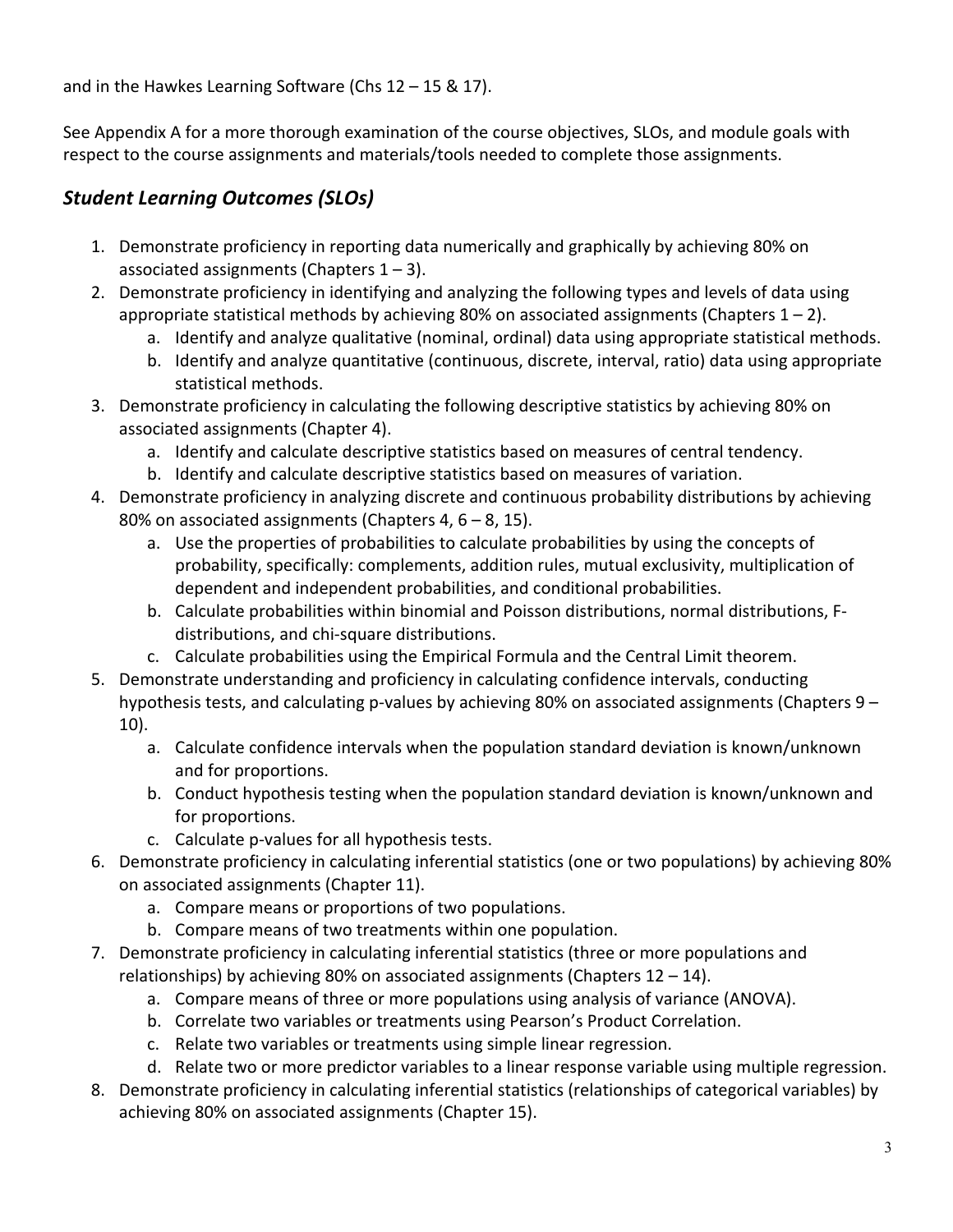- a. Test the relationship of two or more categorical variables (tests of independence).
- 9. Demonstrate proficiency in creating and analyzing statistical process control charts for both continuous and qualitative variables by achieving 80% on associated assignments and exams (Chapter 17).
	- a. Create and analyze mean and range process control charts (x-barR charts).
	- b. Create and analyze mean and range process control charts (p-charts).

#### *Meeting the Course Objective and Student Learning Outcomes*

In meeting the course objective and learning outcomes, students must:

- Familiarize themselves with the Hawkes Learning System MS Excel spreadsheets, and Minitab software (if used).
- Select the student-training link and listen to the presentation for HAWKES LEARNING.
- For those students who would like to use Minitab, read the Minitab documents (Meet Minitab) to familiarize with the software functions. These documents are found at the bottom of the main Learning Module page, in Canvas.
- Become familiar with Excel and the Excel tools provided in the Calculation Aids folder on the main Learning Module page (The link is on the main menu on the left side of the online classroom).
- Select and preview the lecture presentations and then listen to the recorded lectures (online and blended courses). Use the textbook as an additional reference for your understanding of the material presented in the lectures.
- Listen to any given appropriate assignment specific tutorial or Question and Answer.
- Complete the homework assignments. In completing the homework assignments follow the instructions given in this syllabus.
- Recommended Study/Practice/Certify Schedule for each chapter (may be completed sooner)
	- o Mon-Wed: View associated recordings (Lectures and Worked Examples, as well as Minitab/Excel tutorials as needed)
	- o Thurs-Fri: Practice in Hawkes Learning (Use associated Excel Spreadsheets or Minitab, as needed).
	- o Sat-Sun: Certify in Hawkes Learning (Use associated Excel Spreadsheets or Minitab, as needed).
	- o Mon -Sat: Ask clarifying questions in the module discussion threads.

#### *Required Textbook and Software*

Text: Nottingham, Q. J. and Hawkes, J. S. (2013). Discovering Business Statistics. Charleston, SC: Hawkes Learning Systems. ISBN: Hardcopy with Hawkes access: 9781941552858. You may also choose the e-text version at ISBN: 9781941552698.

Hawkes Learning Accessibility statement may be found at Hawkes Accessibility, URL: http://www.hawkeslearning.com/Accessibility/index.html

NOTE: A student of this institution is not under any obligation to purchase a textbook from a universityaffiliated bookstore. If you choose to use other sources to purchase the textbook, you must access the Hawkes Learning Store and purchase a separate student access code for your use during this course.

Microsoft Excel: You will be using Microsoft Excel in this course. If you have not downloaded Office 365 from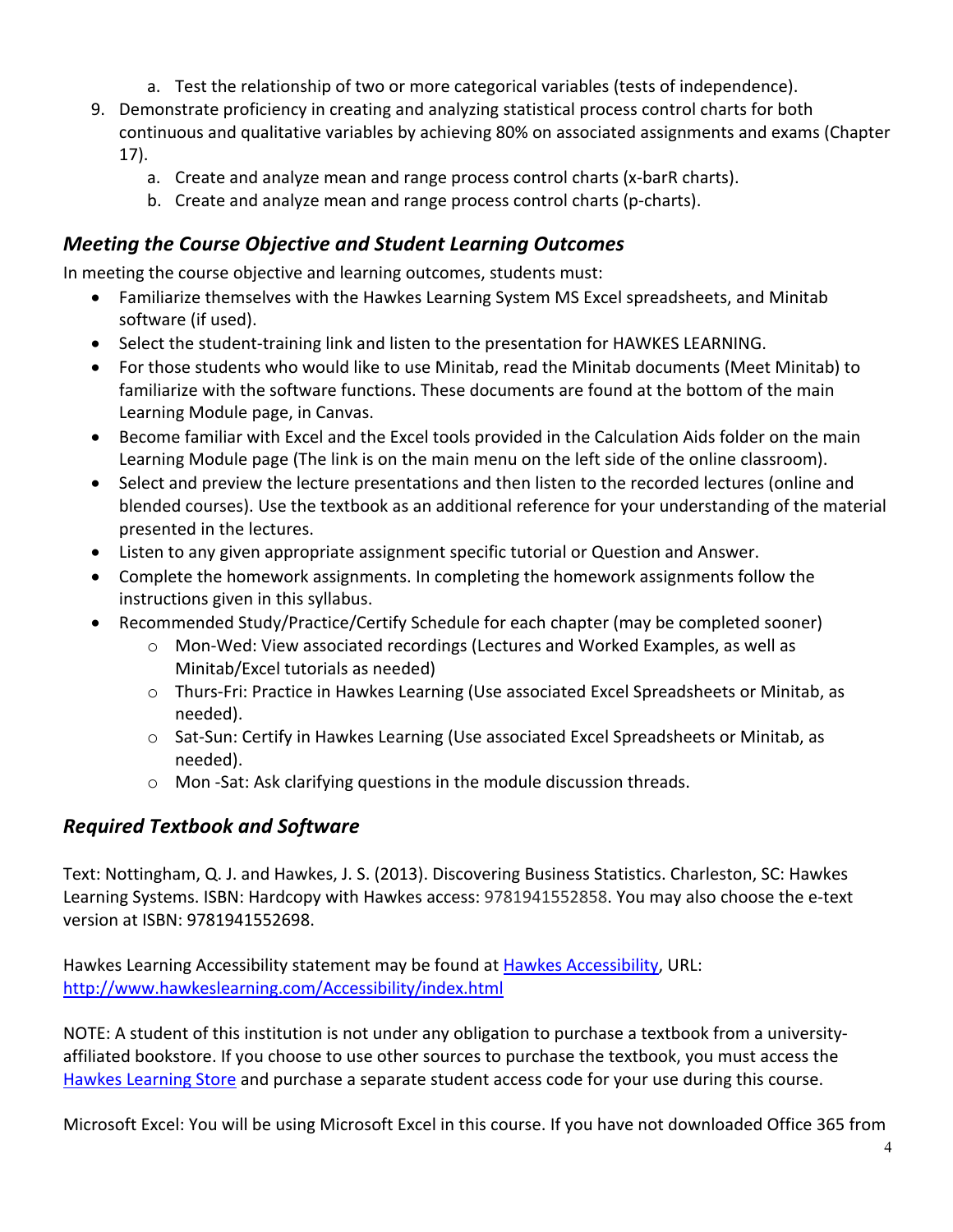the TAMUCT website: https://tamuct.onecampus.com/launch-task/all/office365-software, please do so as the spreadsheets you will use later in the course will require the more advanced functions afforded by Office 365.

#### *Course Requirements and Structure*

**Online Course:** This course is completely online and will be conducted in an asynchronous mode. The asynchronous mode does not require the students or the instructor to be online at any specified day or time. Daily work (including listening to the recorded lectures) is completed by the student according to the weekly schedule in this syllabus, but at a time that is convenient to the student. This mode does require the instructor to be available (online), at least 5 days a week, to answer questions. Students are responsible for ensuring constant access to the Internet and operability of their personal computers.

**Canvas Classroom:** The classroom will be in the Canvas Learning Management System (LMS) under this course's name and section number. Please refer all technical problems to the Canvas help desk; contact information is on the Canvas login page.

Login to A&M-Central Texas Canvas [https://tamuct.instructure.com].

Username: Your MyCT username (xx123 or everything before the "@" in your MyCT e-mail address) Password: Your MyCT password

**Canvas Course Navigation:** Please read the "Start Here" letter (in the Canvas classroom) and become familiar with the online classroom environment.

**Lectures:** All lectures are pre-recorded and can be found in the respective Module folder on the homepage of the Canvas classroom. Recommend you use either an external speaker system or a headset to listen to the lectures. All associated presentations are in Portable Document Format (.pdf) and are also located in the respective Module folder on the homepage of the Canvas classroom. Ensure you listen to the lectures according to the schedule at the end of this syllabus. The schedule is the minimum requirement; there is no penalty for working ahead. However, exams will be provided according to the schedule. In the respective Module, select the link for the recorded lecture. The lecture will automatically play.

**Individual Participation:** To ensure successful course completion, participation is expected. Participation is defined as actual work conducted in the HAWKES learning environment and in discussion threads in the Canvas classroom. Listening to lectures is required and will be in accordance with this syllabus. It is important for students to become familiar with HAWKES LEARNING, as all assignments will be conducted in HAWKES LEARNING. An exception is the assessment exercises. They will be in Canvas and found by clicking the Quizzes menu link. Lectures are based on given sections within the text.

**Access to Hawkes Learning System:** Please select the link for Getting Started with HAWKES LEARNING in the Getting Started menu in Canvas. Hawkes Course ID for business statistics is TAMUCTDBS. If you choose not to purchase a textbook, you will need to purchase the access code from the HAWKES LEARNING website.

Note: HAWKES LEARNING is designed to be used online. Students are responsible to have full internet access throughout this course, to ensure they are able to complete homework assignments.

**Assignments:** All assignments will be accomplished through the Hawkes Learning System. HAWKES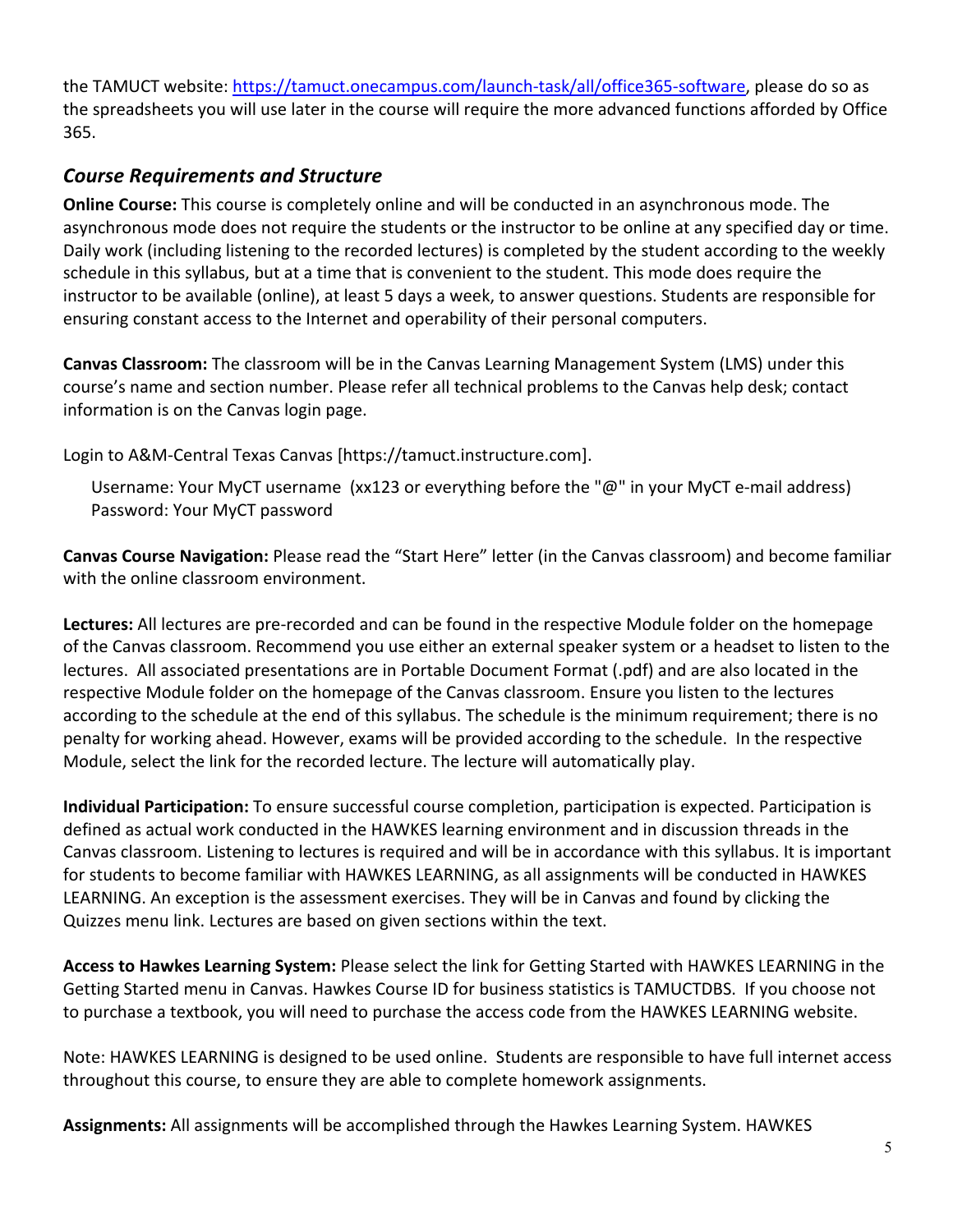LEARNING is a Web-based, artificially intelligent assessment and learning system. There will not be any "traditional" homework assignments, as each student will be required to complete work on the HAWKES LEARNING system. Grading is based on the progress made through each chapter, in HAWKES LEARNING. See Grade Computation below. Late assignments can be reduced 20% for each day they are late.

**Chapter Reviews:** The graded portions of the homework assignments will be the chapter review for each of the chapters. Students are advised to work through the practice problems within the chapter review section of each required chapter, prior to certifying in the chapter. Homework feedback is provided automatically when completing the chapter review for a grade (also known as certifying). Students will be given a minimum of "3 strikes". This means the student may miss up to three questions, before being sent back to practice. If the student is sent back to practice, the program will automatically go to the area in which the student is having problems. If the student successfully completes the certifying chapter review, the HAWKES LEARNING grade book will be automatically updated.

In order to assist you in completing the chapter reviews, recorded videos of selected worked Practice Problems are available for your viewing. You should view these prior to beginning your practice sessions.

**NOTE:** Remember, you are not statisticians (at least not yet….). I do not expect you to totally understand something on your "first go round"! When you begin to have trouble working the problems, go to the discussion threads and ask questions.

In order to assist you in completing the chapter reviews, recorded videos of selected worked Practice Problems are available for your viewing. You should view these prior to beginning your practice sessions.

**Exams:** There will be five objective exams administered during the semester as indicated on the course calendar. Exams represent the independent work of students. With the exception of emergencies, any exam not made up within three days after the scheduled date, can be scored as a zero. All exams will be HAWKES LEARNING based and will be completed online. All students will be given minimum of 2 hours to complete 15-20 problems. All exams must be taken, as scheduled, to pass the course. HAWKES LEARNING provides immediate feedback, upon completion of the exam. Reenter the exam to see the problems missed and a correct method of answering the problems.

**NOTE:** You will fail this course if you attempt to only take the exams and not complete the required online homework assignments. If a missed exam is not taken within three days after the due date, you may not be allowed take the exam, resulting in a 0 for that exam (late penalties apply for missed exams).

**Course Tools:** You will find MS Excel Spreadsheets available that will assist you in analyzing data used throughout this course. The aids are found in the Canvas Classroom in Module 0 by selecting the Modules link on the left-side menu. Explanations for the use of these tools are in the recorded worked examples videos.

**Instructor Access:** The instructor will be available during normal office hours, at class time, and online a minimum of 5 days a week and will answer all questions, either in the messages or discussions forums, within 24-36 hours of the question's posting date. Feedback for assignments and exams will be as written in the Assignments and Exams paragraphs. All students in the online sections: Please use the Canvas message system (personal questions) and discussion threads (course content questions).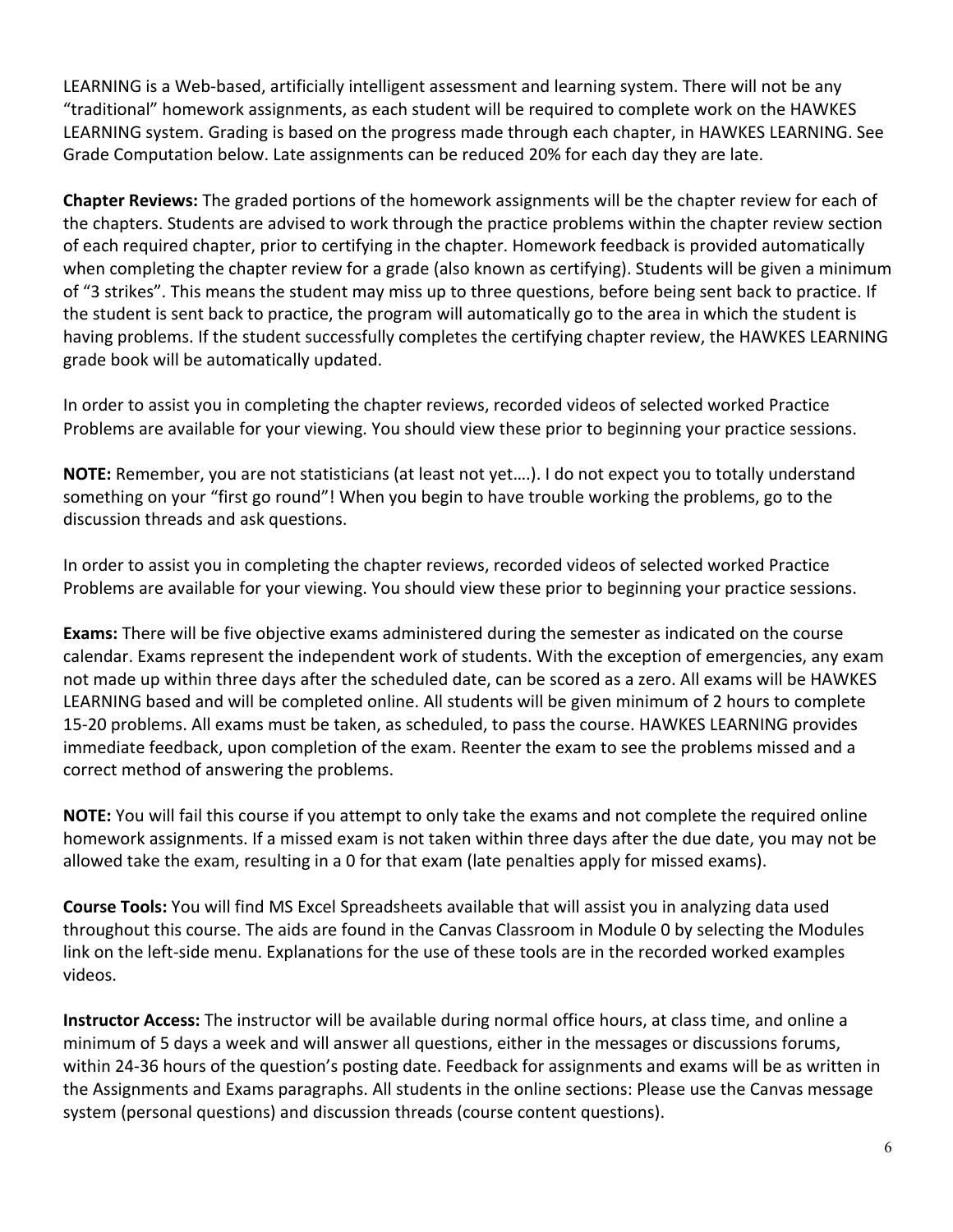#### *Grading Criteria*

Grade Computation: Students earn their course grades by completing scheduled assignments; no extra credit assignments are given. To pass this course satisfactorily, students must complete each of the graded items listed below. Failure to complete appropriate assignments and exams may result in a failing grade. Refusal to complete homework assignments will result in a failing grade.

#### **Grading Scale:**

| Grade | Percentage      | Point Range |
|-------|-----------------|-------------|
| А     | 90-100%         | 400.5-445   |
| В     | 80-89.99%       | 356-400.4   |
| C     | 70-79.99%       | 311.5-355   |
| D     | 60-60.99%       | 267-311.4   |
|       | 59.99 % & below | 0-266       |

Final grades will be calculated as follows:

| <b>Assessment</b>                                                               | <b>Points</b> | Percentage |
|---------------------------------------------------------------------------------|---------------|------------|
| Meet and Greet                                                                  | 20            | 4%         |
| 15 Homework Assignments:<br>Chapter Reviews (1-4, 6-15,<br>17) (15 points each) | 225           | 51%        |
| 5 Exams (40 points each)                                                        | 200           | 45%        |
| TOTAL                                                                           | 445           | 100%       |

*Pleases note: To pass this course you must complete the assignments and the Exams.*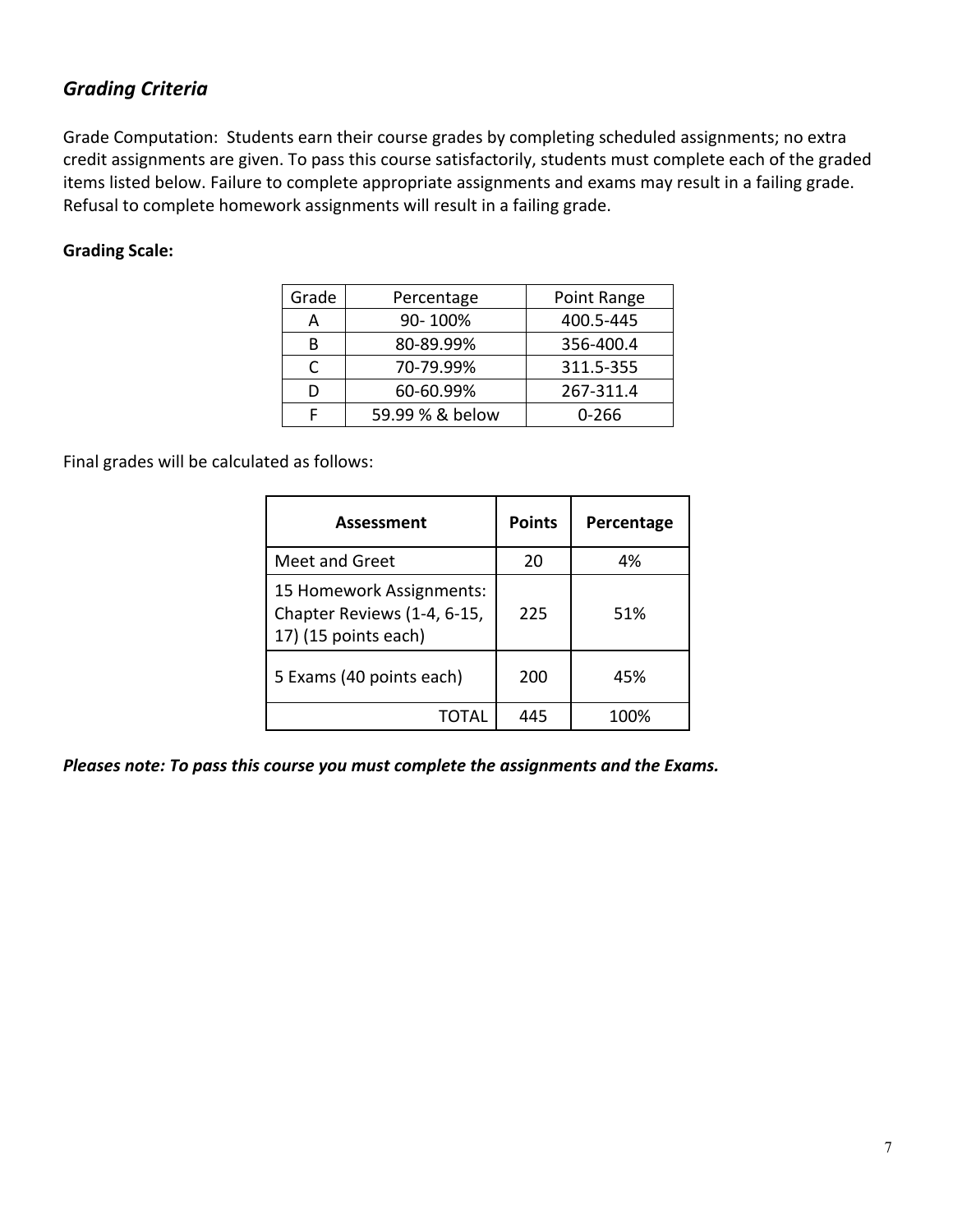# *Course Schedule*

|                               | <b>COURSE OUTLINE AND ASSIGNMENTS</b> |                                                                                                                            |                                                                                                                                                                         |                                                                                                                                                      |  |  |
|-------------------------------|---------------------------------------|----------------------------------------------------------------------------------------------------------------------------|-------------------------------------------------------------------------------------------------------------------------------------------------------------------------|------------------------------------------------------------------------------------------------------------------------------------------------------|--|--|
| <b>WK</b>                     | <b>Module</b>                         | <b>Class/Activity</b>                                                                                                      | <b>Subject</b>                                                                                                                                                          | Homework / Exam Due Dates                                                                                                                            |  |  |
| $\mathbf{1}$<br>Jan 17 - 23   | $\mathbf{1}$                          | Intro                                                                                                                      | <b>Introduction to HAWKES</b><br><b>LEARNING and syllabus</b>                                                                                                           | Take this week to get to know<br>HAWKES LEARNING, this<br>syllabus, Excel Spreadsheets,<br>and the Canvas classroom.<br>Online: Meet & Greet: Jan 23 |  |  |
| $\overline{2}$<br>Jan 24 - 30 | $\mathbf{1}$                          | Lecture 1 (Ch<br>$1-2)$<br>Chapter 3<br>(given PDF)<br>Decision<br>Making                                                  | <b>Decision Making Using</b><br>Statistics, Data Reality, and<br>Problem Solving<br>DQ 1 Decision Making Review<br>and Experiential Exercise                            | Ch 1, Ch 2 Review: Jan 30<br>DQ1: Jan 30                                                                                                             |  |  |
| 3<br>Jan $31$ – Feb<br>6      | $\mathbf{1}$                          | Lecture 2 (Ch<br>3)                                                                                                        | Organizing, Displaying, and<br><b>Interpreting Data</b>                                                                                                                 | Ch 3 Review: Feb 6                                                                                                                                   |  |  |
| $\overline{4}$<br>Feb 7 - 13  | $\mathbf{1}$                          | Lecture 3 (Ch<br>$4.1 - 4.3$<br>Lecture 4 (Ch<br>4.4, 4.5, 4.7,<br>4.8)<br>Probability<br>Basics /<br>Proportions          | <b>Numerical Descriptive</b><br><b>Statistics</b><br>View recorded "lecturettes"<br>to provide background in<br>probability and proportions                             | Ch 4 Review: Feb 13                                                                                                                                  |  |  |
| 5<br>Feb 14 - 20              | 1/2                                   | Exam 1<br>Practice<br>Decision<br>Making<br>Lecture 5 (Ch<br>6)<br>Mutually<br>Exclusive /<br>Independent<br>Probabilities | Exam 1 (Chapters 1-4)<br>Module 1 DQ (DQ 2)<br><b>Discrete Probability</b><br>Distributions,<br>View recorded "lecturettes"<br>to provide background in<br>probability. | <b>Exam 1 (Feb 20)</b><br>DQ 2: Feb 18                                                                                                               |  |  |
| 6<br>Feb 21 - 27              | 2                                     | Lecture 6 (Ch<br>6)                                                                                                        | Discrete Probability<br>Distributions,                                                                                                                                  | Ch 6 Review: Feb 27                                                                                                                                  |  |  |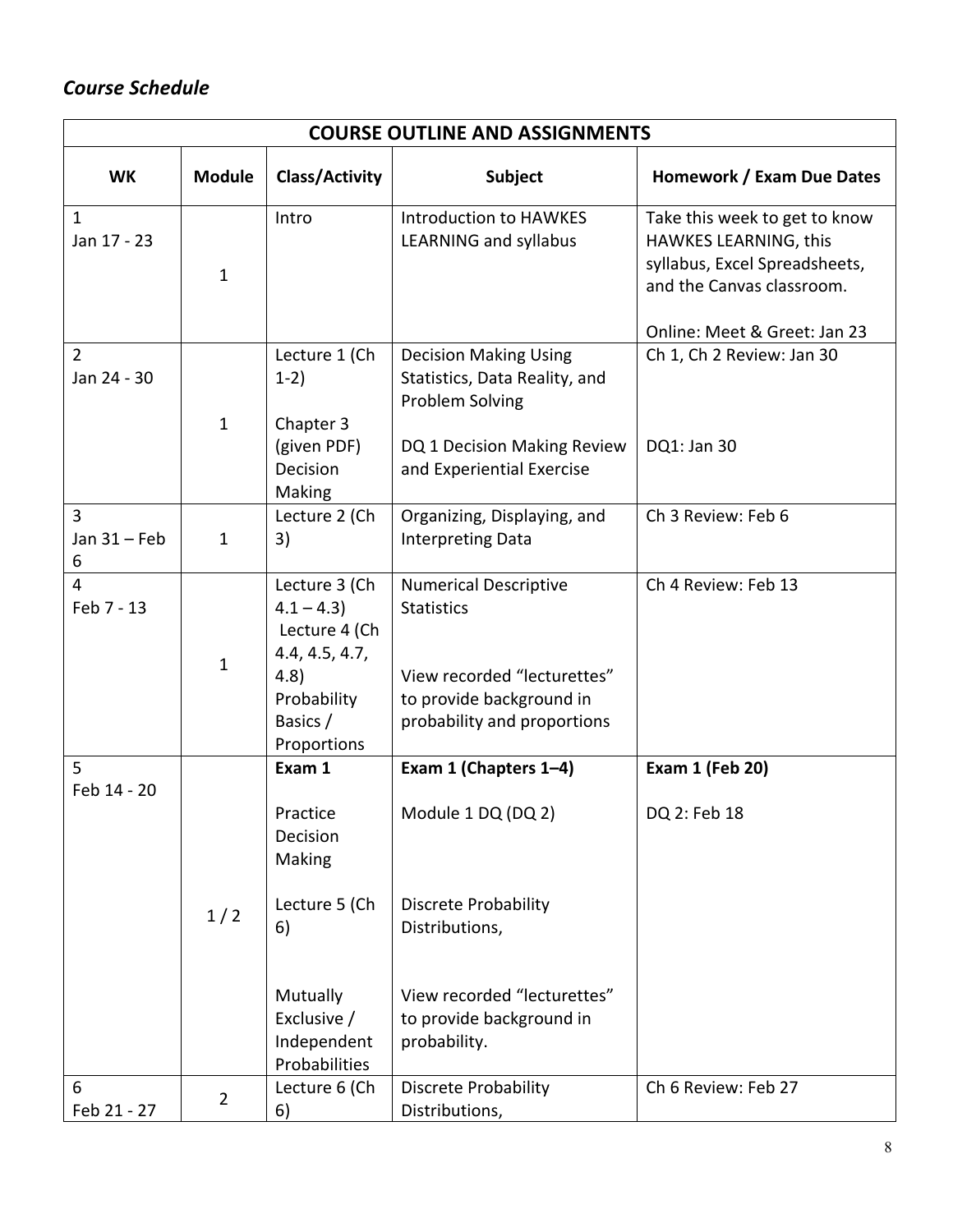| <b>COURSE OUTLINE AND ASSIGNMENTS</b> |                                                |                                                     |                            |  |  |
|---------------------------------------|------------------------------------------------|-----------------------------------------------------|----------------------------|--|--|
| <b>Module</b>                         | <b>Class/Activity</b>                          | Subject                                             | Homework / Exam Due Dates  |  |  |
|                                       | Lecture 7 (Ch<br>7)                            | <b>Continuous Random</b><br>Variables               | Ch 7 Review: Feb 27        |  |  |
| 2/3                                   | Lecture 8 (Ch<br>8)                            | Sampling and Sampling<br><b>Distributions</b>       | Ch 8 Review: Mar 6         |  |  |
|                                       | Lecture 9 (Ch<br>9)                            | Confidence Intervals                                | Ch 9 Review: Mar 6         |  |  |
|                                       | Exam 2                                         | Exam 2 (Chapters 6-8)                               | <b>Exam 2: Mar 13</b>      |  |  |
| 2/3                                   | Practice<br>Decision<br>Making                 | Module 2 DQ (DQ 3)                                  | DQ 3: Mar 11               |  |  |
|                                       | Wed: Lecture<br>9(Ch 9)<br>Lecture 10          | Confidence Intervals<br>Sample Sizes                | CH 9 Review: Mar 13        |  |  |
|                                       |                                                |                                                     |                            |  |  |
| 3                                     | Lecture 11<br>(Ch 10)<br>Lecture 12<br>(Ch 10) | Hypothesis testing                                  | Ch 10 Review: Mar 27       |  |  |
| 3                                     | Lectures 13-<br>15 (Ch 11)                     | <b>Comparing Populations</b>                        | Ch 11 Review: Apr 3        |  |  |
|                                       | Exam 3                                         | Exam 3 (Chapters 9-11)                              | <b>Exam 3: Apr 10</b>      |  |  |
| 3/4                                   | Practice<br>Decision<br>Making                 | Module 3 DQ (DQ4)                                   | DQ 3: Apr 8                |  |  |
|                                       | Lecture 16<br>(Ch 12)                          | Analysis of Variance (ANOVA)                        | Ch 12 Review: Apr 10       |  |  |
| $\overline{\mathbf{4}}$               | Lecture 17<br>(Ch 13)                          | Regression, Inference, and<br><b>Model Building</b> | Ch 13 Review: Apr 17       |  |  |
|                                       |                                                | (Ch 9)                                              | Spring Break (Mar 14 – 18) |  |  |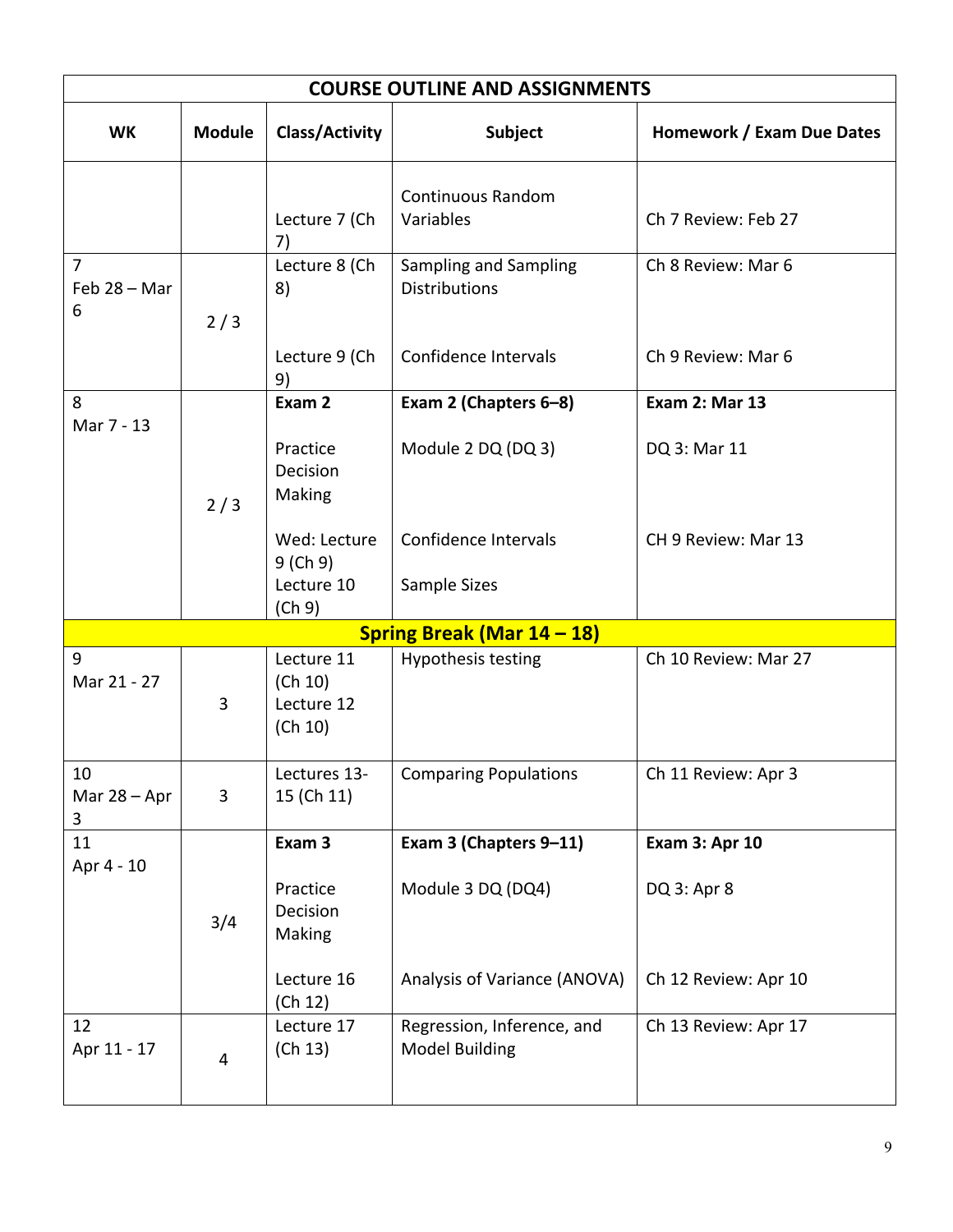| <b>COURSE OUTLINE AND ASSIGNMENTS</b> |                |                                          |                                                                                    |                                       |  |  |
|---------------------------------------|----------------|------------------------------------------|------------------------------------------------------------------------------------|---------------------------------------|--|--|
| <b>WK</b>                             | <b>Module</b>  | Class/Activity                           | Subject                                                                            | Homework / Exam Due Dates             |  |  |
| 13<br>Apr 18 - 24                     | 4              | Lecture 18<br>(Ch 14)                    | Regression, Inference, and<br>Model Building                                       | Ch 14 Review: Apr 24                  |  |  |
| 14<br>Apr $25 -$<br>May 1             | 4              | Exam 4<br>Lecture 19<br>(Ch 15)          | Exam 4 (Chapters 12-14)<br>Looking for Relationships in<br><b>Qualitative Data</b> | Exam 4: May 1                         |  |  |
|                                       |                | Contingency<br><b>Tables</b>             | View recorded "lecturette" to<br>provide background in<br>contingency tables.      | Ch 15 Review: May 1                   |  |  |
| 15<br>May 2 - 8                       | 4              | Lecture 20<br>(Ch 17)                    | <b>Statistical Process Control</b>                                                 | Chapter 17 Review: May 8              |  |  |
| 16<br>May 9 - 13                      | $\overline{4}$ | Exam 5<br>Practice<br>Decision<br>Making | Exam 5 (Chapters 15 and 17)<br>Module 4 DQ (DQ 5)                                  | <b>Exam 5: May 12</b><br>DQ 5: May 12 |  |  |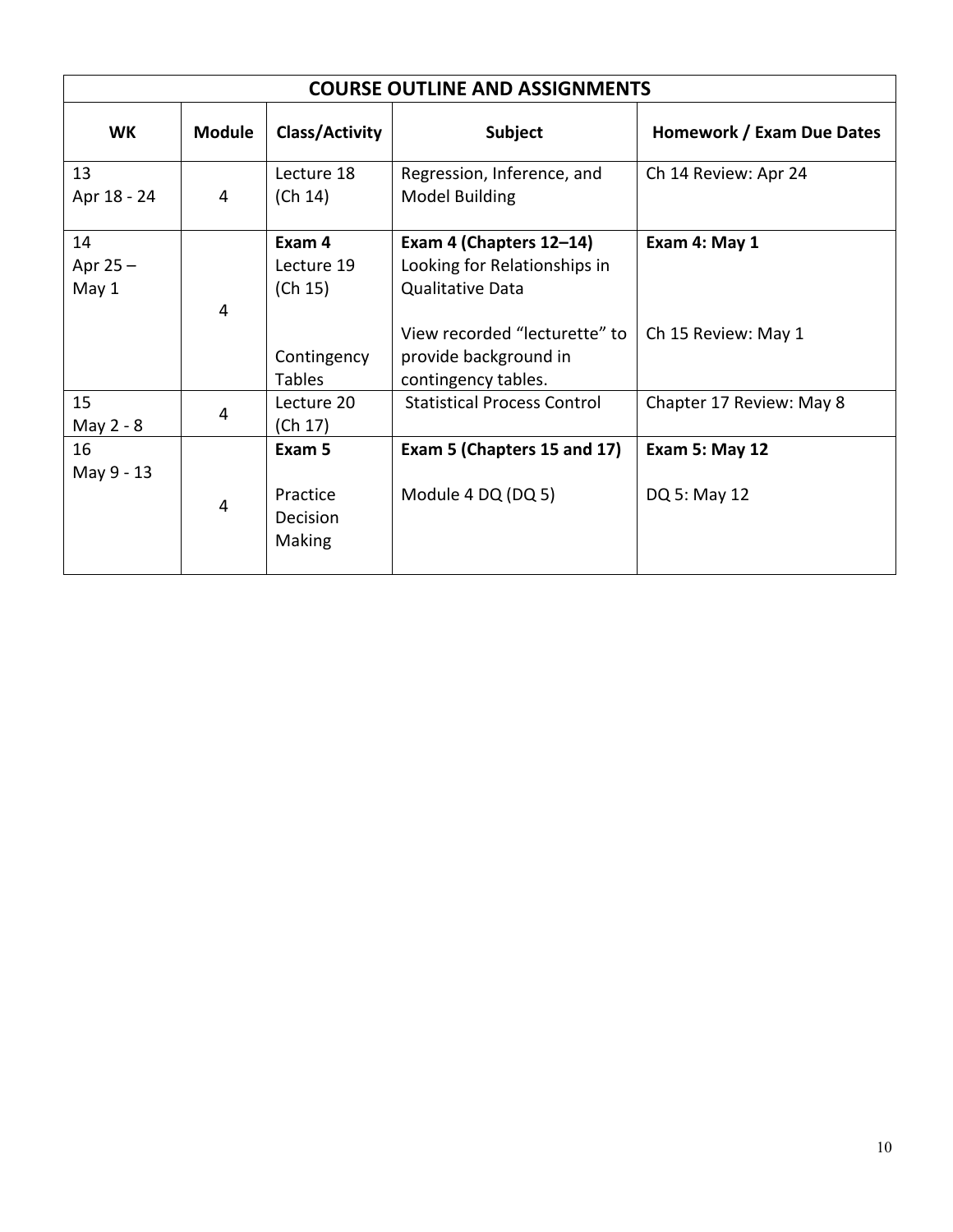### *Technology Requirements*

This course will use the A&M-Central Texas Instructure Canvas learning management system. We strongly recommend the latest versions of Chrome or Firefox browsers. Canvas no longer supports any version of Internet Explorer.

Logon to A&M-Central Texas Canvas [https://tamuct.instructure.com/] or access Canvas through the TAMUCT Online link in myCT [https://tamuct.onecampus.com/]. You will log in through our Microsoft portal.

Username: Your MyCT email address. Password: Your MyCT password

#### *Canvas Support*

Use the Canvas Help link, located at the bottom of the left-hand menu, for issues with Canvas. You can select "Chat with Canvas Support," submit a support request through "Report a Problem," or call the Canvas support line: 1-844-757-0953.

For issues related to course content and requirements, contact your instructor.

### *Other Technology Support*

For data protection and information privacy TAMUCT uses Single Sign On through TAMUS. To update your password select Texas A&M University System Single Sign On.

For log-in problems, students should contact Help Desk Central

24 hours a day, 7 days a week

Email: helpdesk@tamu.edu Phone: (254) 519-5466 Web Chat: [http://hdc.tamu.edu] *Please let the support technician know you are an A&M-Central Texas student.*

# *University Resources, Procedures, and Guidelines*

#### *General University Resources*

Please select the following link: University Resources, URL: https://www.tamuct.edu/University%20Resources.html

### *Drop Policy*

If you discover that you need to drop this class, you must complete the Drop Request Dynamic Form through Warrior Web.

[https://dynamicforms.ngwebsolutions.com/casAuthentication.ashx?InstID=eaed95b9-f2be-45f3-a37d-46928168bc10&targetUrl=https%3A%2F%2Fdynamicforms.ngwebsolutions.com%2FSubmit%2FForm%2FStar t%2F53b8369e-0502-4f36-be43-f02a4202f612].

Faculty cannot drop students; this is always the responsibility of the student. The Registrar's Office will provide a deadline on the Academic Calendar for which the form must be completed. Once you submit the completed form to the Registrar's Office, you must go into Warrior Web and confirm that you are no longer enrolled. If you still show as enrolled, FOLLOW-UP with the Registrar's Office immediately. You are to attend class until the procedure is complete to avoid penalty for absence. Should you miss the drop deadline or fail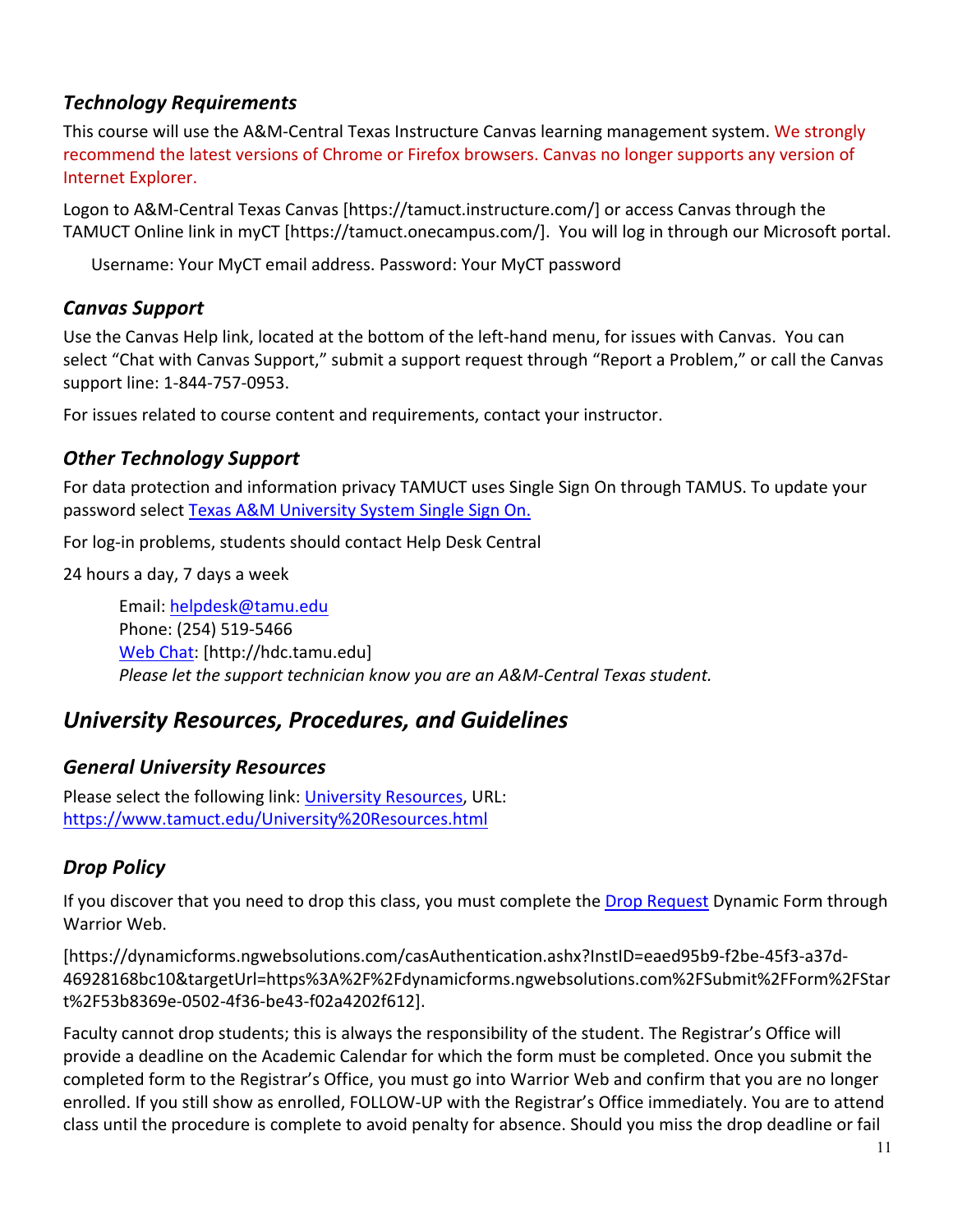to follow the procedure, you will receive an F in the course, which may affect your financial aid and/or VA educational benefits.

# *Academic Integrity*

Texas A&M University-Central Texas values the integrity of the academic enterprise and strives for the highest standards of academic conduct. A&M-Central Texas expects its students, faculty, and staff to support the adherence to high standards of personal and scholarly conduct to preserve the honor and integrity of the creative community. Any deviation by students from this expectation may result in a failing grade for the assignment and potentially a failing grade for the course. All academic misconduct concerns will be referred to the Office of Student Conduct. When in doubt on collaboration, citation, or any issue, please contact your instructor before taking a course of action.

For more information regarding the Student Conduct process, [https://www.tamuct.edu/studentaffairs/student-conduct.html].

If you know of potential honor violations by other students, you may submit a report, [https://cm.maxient.com/reportingform.php?TAMUCentralTexas&layout\_id=0].

### *Academic Accommodations*

At Texas A&M University-Central Texas, we value an inclusive learning environment where every student has an equal chance to succeed and has the right to a barrier-free education. The Office of Access and Inclusion is responsible for ensuring that students with a disability receive equal access to the university's programs, services and activities. If you believe you have a disability requiring reasonable accommodations, please contact the Office of Access and Inclusion, WH-212; or call (254) 501-5836. Any information you provide is private and confidential and will be treated as such.

For more information, please visit our Access & Inclusion Canvas page (log-in required) [https://tamuct.instructure.com/courses/717]

### **Important information for Pregnant and/or Parenting Students**

Texas A&M University-Central Texas supports students who are pregnant and/or parenting. In accordance with requirements of Title IX and related guidance from US Department of Education's Office of Civil Rights, the Dean of Student Affairs' Office can assist students who are pregnant and/or parenting in seeking accommodations related to pregnancy and/or parenting. Students should seek out assistance as early in the pregnancy as possible. For more information, please visit Student Affairs [https://www.tamuct.edu/studentaffairs/pregnant-and-parenting-students.html]. Students may also contact the institution's Title IX Coordinator. If you would like to read more about these requirements and guidelines online, please visit the website [http://www2.ed.gov/about/offices/list/ocr/docs/pregnancy.pdf].

Title IX of the Education Amendments Act of 1972 prohibits discrimination on the basis of sex and gender– including pregnancy, parenting, and all related conditions. A&M-Central Texas is able to provide flexible and individualized reasonable accommodation to pregnant and parenting students. All pregnant and parenting students should contact the Associate Dean in the Division of Student Affairs at (254) 501-5909 to seek out assistance. Students may also contact the University's Title IX Coordinator.

# *Tutoring*

Tutoring is available to all A&M-Central Texas students, both virtually and in-person. Student success coaching is available online upon request.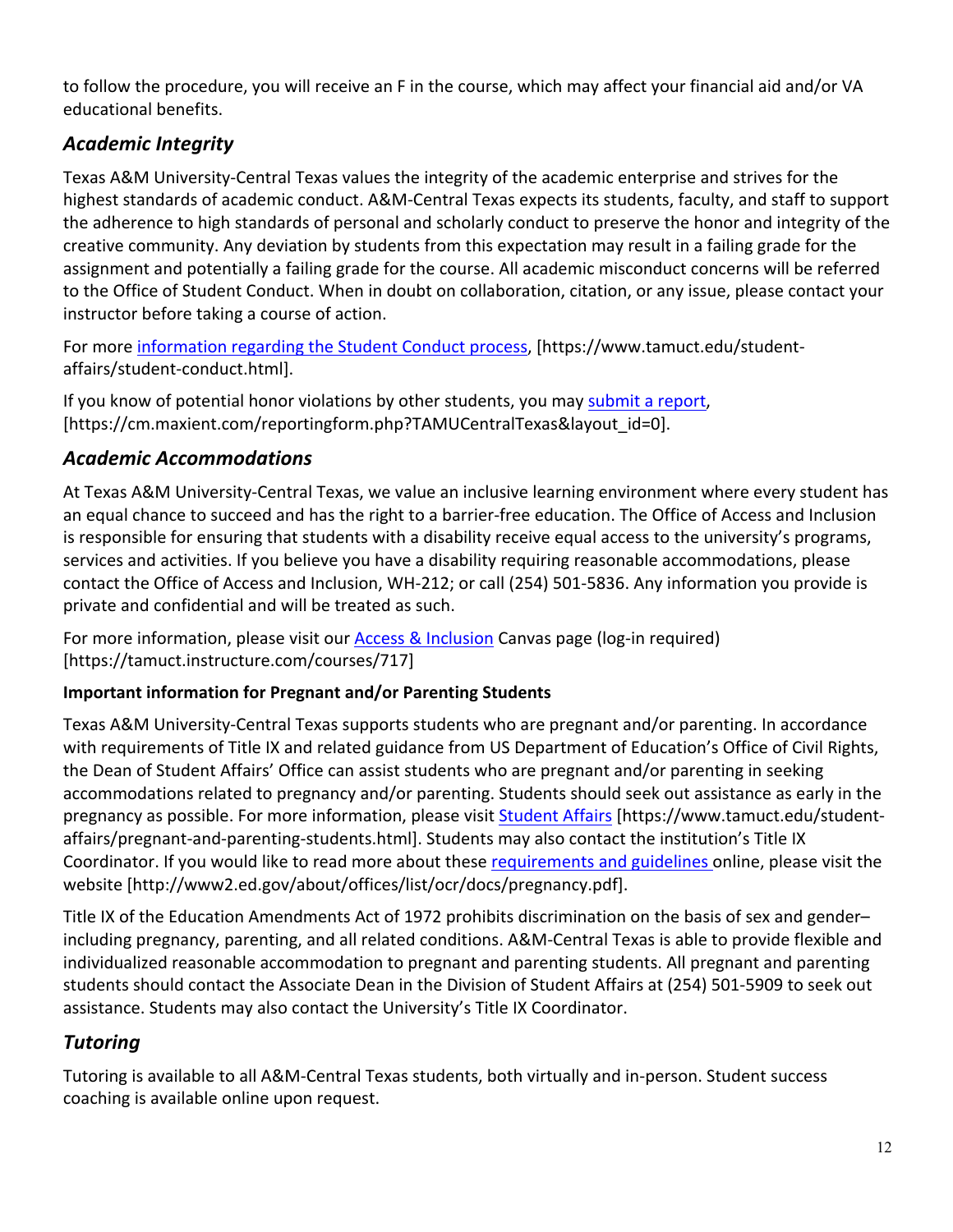If you have a question, are interested in becoming a tutor, or in need of success coaching contact the Warrior Center for Student Success, Equity and Inclusion at (254) 501-5836, visit the Warrior Center at 212 Warrior Hall, or by emailing WarriorCenter@tamuct.edu.

To schedule tutoring sessions and view tutor availability, please visit Tutor Matching Services [https://tutormatchingservice.com/TAMUCT] or visit the Tutoring Center in 111 Warrior Hall.

Chat live with a remote tutor 24/7 for almost any subject from on your computer! Tutor.com is an online tutoring platform that enables A&M-Central Texas students to log in and receive online tutoring support at no additional cost. This tool provides tutoring in over 40 subject areas except writing support. Access Tutor.com through Canvas.

### **University Writing Center**

University Writing Center: Located in Warrior Hall 416, the University Writing Center (UWC) at Texas A&M University–Central Texas (A&M–Central Texas) is a free service open to all A&M–Central Texas students. For the Spring 2022 semester, the hours of operation are from 10:00 a.m.-5:00 p.m. Monday thru Thursday in Warrior Hall 416 (with online tutoring available every hour as well) with satellite hours available online only Monday thru Thursday from 6:00-9:00 p.m. and Saturday 12:00-3:00 p.m.

Tutors are prepared to help writers of all levels and abilities at any stage of the writing process. While tutors will not write, edit, or grade papers, they will assist students in developing more effective composing practices. By providing a practice audience for students' ideas and writing, our tutors highlight the ways in which they read and interpret students' texts, offering guidance and support throughout the various stages of the writing process. In addition, students may work independently in the UWC by checking out a laptop that runs the Microsoft Office suite and connects to WIFI, or by consulting our resources on writing, including all of the relevant style guides. Whether you need help brainstorming ideas, organizing an essay, proofreading, understanding proper citation practices, or just want a quiet place to work, the UWC is here to help!

Students may arrange a one-to-one session with a trained and experienced writing tutor by making an appointment via WCOnline [https://tamuct.mywconline.com/]. In addition, you can email Dr. Bruce Bowles Jr. at bruce.bowles@tamuct.edu if you have any questions about the UWC, need any assistance with scheduling, or would like to schedule a recurring appointment with your favorite tutor by making an appointment via WCOnline [https://tamuct.mywconline.com/]. In addition, you can email Dr. Bruce Bowles Jr. at bruce.bowles@tamuct.edu if you have any questions about the UWC, need any assistance with scheduling, or would like to schedule a recurring appointment with your favorite tutor.

# *University Library*

The University Library provides many services in support of research across campus and at a distance. We offer over 200 electronic databases containing approximately 400,000 eBooks and 82,000 journals, in addition to the 96,000 items in our print collection, which can be mailed to students who live more than 50 miles from campus. Research guides for each subject taught at A&M-Central Texas are available through our website to help students navigate these resources. On campus, the library offers technology including cameras, laptops, microphones, webcams, and digital sound recorders.

Research assistance from a librarian is also available 24 hours a day through our online chat service, and at the reference desk when the library is open. Research sessions can be scheduled for more comprehensive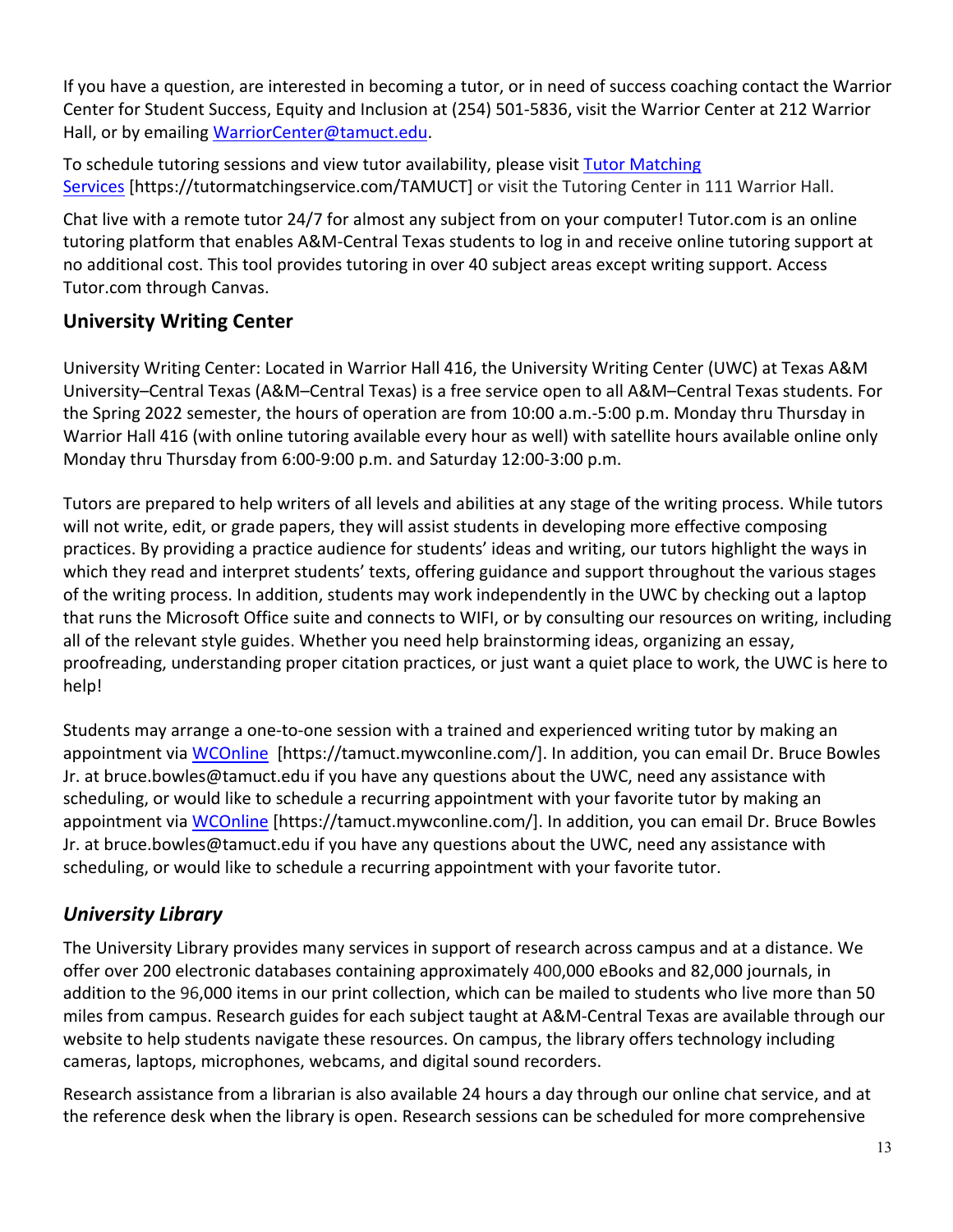assistance, and may take place virtually through WebEx, Microsoft Teams or in-person at the library. Schedule an appointment here [https://tamuct.libcal.com/appointments/?g=6956]. Assistance may cover many topics, including how to find articles in peer-reviewed journals, how to cite resources, and how to piece together research for written assignments.

Our 27,000-square-foot facility on the A&M-Central Texas main campus includes student lounges, private study rooms, group work spaces, computer labs, family areas suitable for all ages, and many other features. Services such as interlibrary loan, TexShare, binding, and laminating are available. The library frequently offers workshops, tours, readings, and other events. For more information, please visit our Library website [http://tamuct.libguides.com/index].

## *A Note about Sexual Violence at A&M-Central Texas*

Sexual violence is a serious safety, social justice, and public health issue. The university offers support for anyone struggling with these issues. University faculty are mandated reporters, so if someone discloses that they were sexually assaulted (or a victim of Domestic/Dating Violence or Stalking) while a student at TAMUCT, faculty members are required to inform the Title IX Office. If you want to discuss any of these issues confidentially, you can do so through Student Wellness and Counseling (254-501-5955) located on the second floor of Warrior Hall (207L).

Sexual violence can occur on our campus because predators often feel emboldened, and victims often feel silenced or shamed. It is incumbent on ALL of us to find ways to actively create environments that tell predators we don't agree with their behaviors and tell survivors we will support them. Your actions matter. Don't be a bystander; be an agent of change. For additional information on campus policy and resources visit the Title IX webpage [https://www.tamuct.edu/compliance/titleix.html].

#### **Behavioral Intervention**

Texas A&M University-Central Texas cares about the safety, health, and well-being of its students, faculty, staff, and community. If you are aware of individuals for whom you have a concern, please make a referral to the Behavioral Intervention Team. Referring your concern shows you care. You can complete the referral online [https://cm.maxient.com/reportingform.php?TAMUCentralTexas&layout\_id=2].

Anonymous referrals are accepted. Please see the Behavioral Intervention Team website for more information [https://www.tamuct.edu/bit]. If a person's behavior poses an imminent threat to you or another, contact 911 or A&M-Central Texas University Police at 254-501-5800.

# *Copyright Notice*

Students should assume that all course material is copyrighted by the respective author(s). Reproduction of course material is prohibited without consent by the author and/or course instructor. Violation of copyright is against the law and Texas A&M University-Central Texas' Code of Academic Honesty. All alleged violations will be reported to the Office of Student Conduct.

# *Important University Dates:*

Please use the following link to download the current Academic Calendar and Registration Schedule: https://www.tamuct.edu/registrar/academic-calendar.html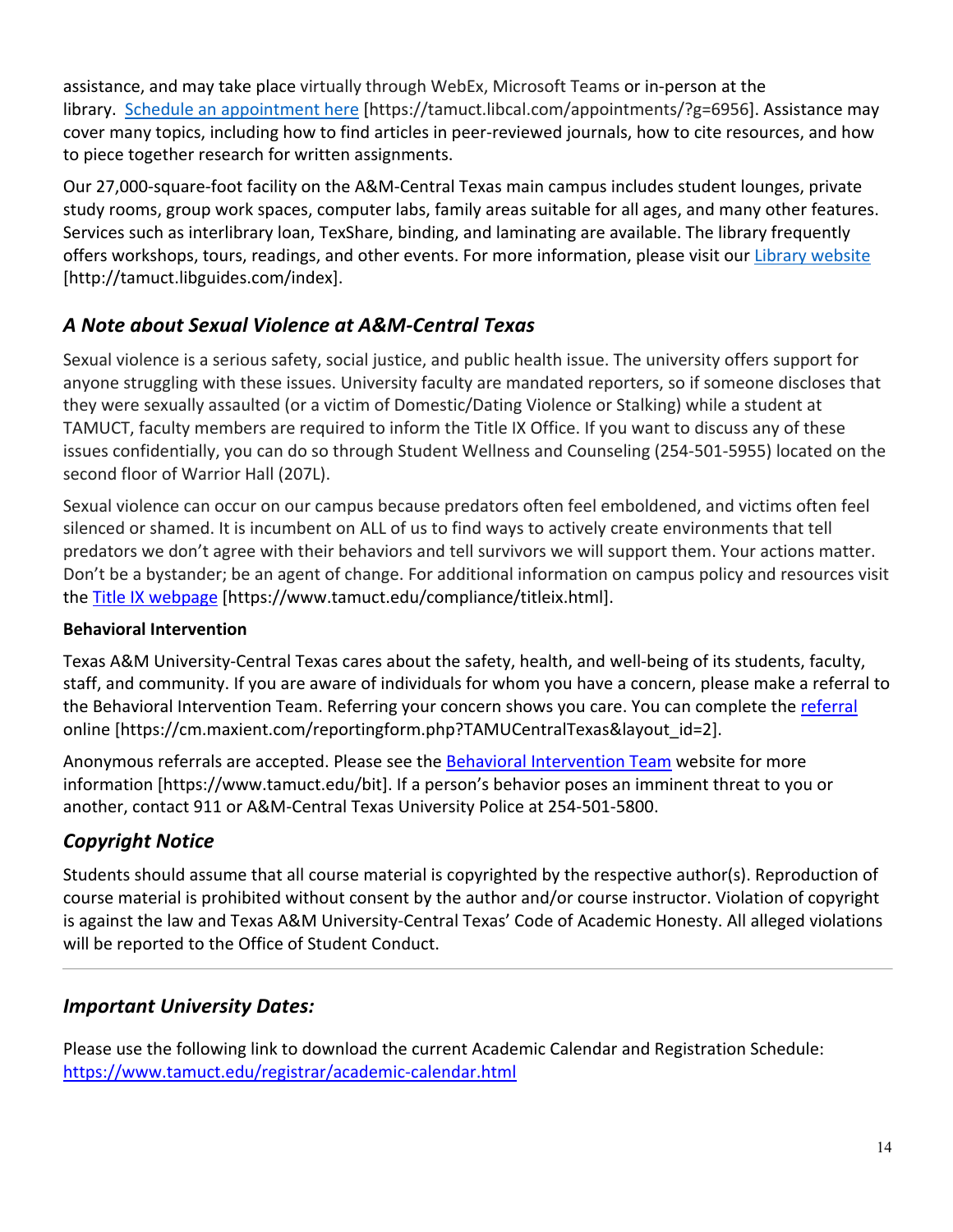# Appendix A (Course Map: Outcomes to Assessments)

The following tables depict the relationship between the expected student learning outcomes (SLOs), the module objectives, the learning, the instructional materials, and the associated assessment or assignment. Read across the table (left to right). The learning activities are identified on the course schedule and the instructional materials are identified in the instructions for each assignment. The materials or tools may be found in Module 0.

All the materials and tools provided to you is to assist you in the specified assignments. For example, the course textbook (either hardcopy or e-book), presentation slides, recorded lectures, and recorded worked examples are used to provide you information required to successfully complete the Hawkes Learning assignments as well as to provide you with the foundational knowledge needed to successfully complete the assessment preparatory assignments and the final primary case study. Additionally, the Excel spreadsheets are provided as tools for you to successfully completed all of the statistical computations, so that you may effectively make appropriate business decisions based on the statistical analysis. Finally, the discussion threads found in the Canvas classroom is the tool that provides you with the capability to ask questions about the course content, or to read other students' questions and benefit from the subsequent responses.

| <b>Student Learning Outcome</b>                                                                                                                  | Module-Level<br>Learning Objective                                                                                                                                                                                                                                                                                                | Learning<br>Activity                                                                 | Instructional<br><b>Materials</b>                                                                                                                                                  | Assessment                                                 |
|--------------------------------------------------------------------------------------------------------------------------------------------------|-----------------------------------------------------------------------------------------------------------------------------------------------------------------------------------------------------------------------------------------------------------------------------------------------------------------------------------|--------------------------------------------------------------------------------------|------------------------------------------------------------------------------------------------------------------------------------------------------------------------------------|------------------------------------------------------------|
| Demonstrate proficiency in<br>reporting data numerically<br>and graphically by achieving<br>80% on associated<br>assignments (Chapters 1-<br>3). | <b>Module 1: Conduct</b><br>and apply the<br>statistical foundations<br>(data, populations,<br>samples, central<br>tendency, measures<br>of variation, and basic<br>probability concepts),<br>using statistical<br>learning software,<br>Microsoft Excel, and<br>calculators, achieving<br>80% on each<br>homework<br>assignment. | Descriptive<br>Statistics /<br>Graphical<br>Displays<br>Foundations<br>of statistics | Course<br>Textbook<br>Recorded<br>Lectures /<br>Lecturettes<br>Lecture<br>Presentations<br>Recorded<br>Worked<br>Examples<br>Excel<br>Spreadsheets<br>Hawkes<br>Learning<br>System | <b>Chapter Review</b><br>Homework<br>Assignments<br>Exam 1 |

Table 1. *Student Learning Outcome 1*

Table 2. *Student Learning Outcome 2*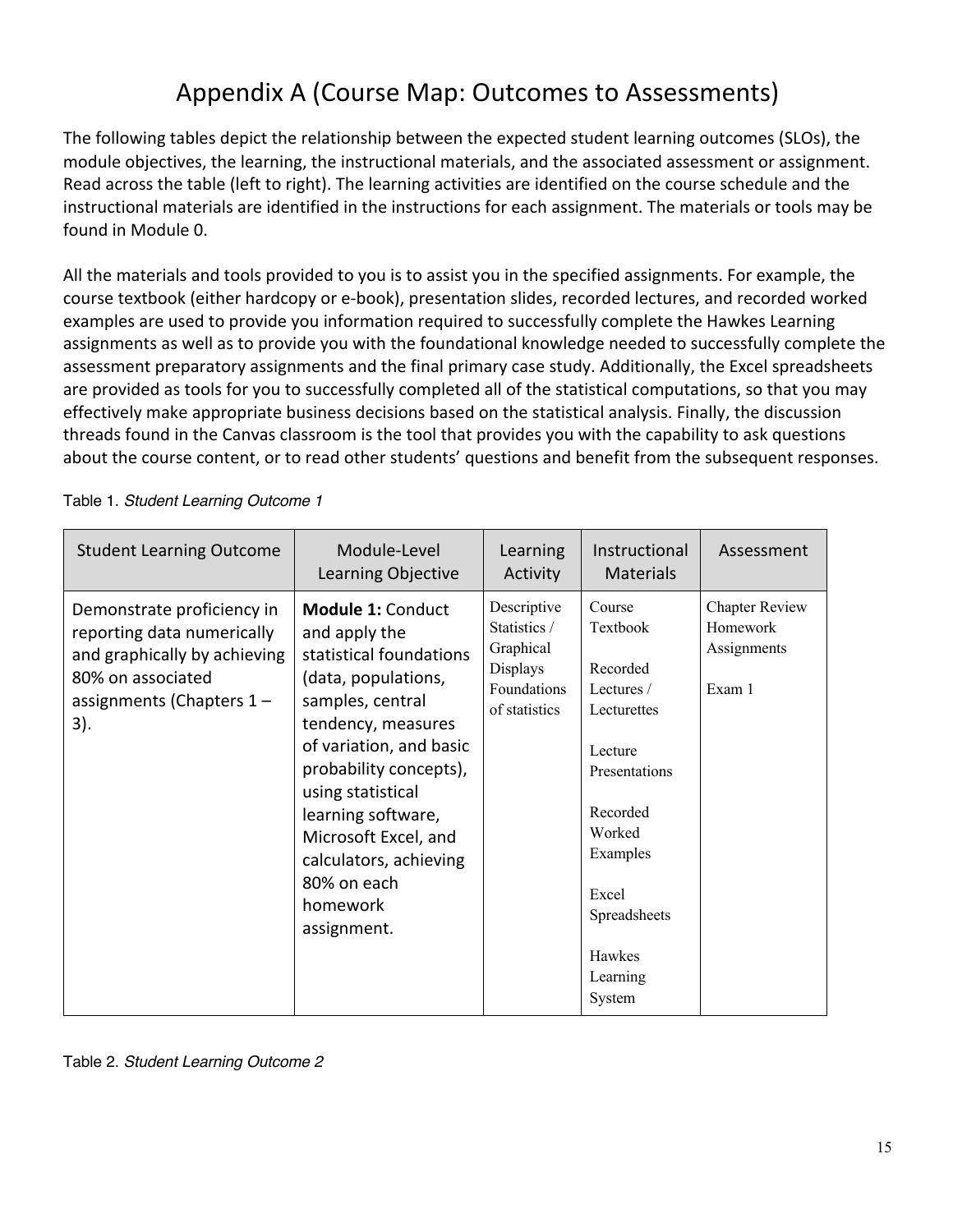| <b>Student Learning Outcome</b>                                                                                                                                                                                        | Module-Level<br>Learning Objective                                                                                                                                                                                                                                                                                                      | Learning<br>Activity                                                                 | Instructional<br><b>Materials</b>                                                                                                                                                         | Assessment                                                 |
|------------------------------------------------------------------------------------------------------------------------------------------------------------------------------------------------------------------------|-----------------------------------------------------------------------------------------------------------------------------------------------------------------------------------------------------------------------------------------------------------------------------------------------------------------------------------------|--------------------------------------------------------------------------------------|-------------------------------------------------------------------------------------------------------------------------------------------------------------------------------------------|------------------------------------------------------------|
| Demonstrate proficiency in<br>identifying and analyzing<br>the following types and<br>levels of data using<br>appropriate statistical<br>methods by achieving 80%<br>on associated assignments<br>(Chapters $1 - 2$ ). | <b>Module 1: Conduct</b><br>and apply the<br>statistical<br>foundations (data,<br>populations,<br>samples, central<br>tendency, measures<br>of variation, and<br>basic probability<br>concepts), using<br>statistical learning<br>software, Microsoft<br>Excel, and<br>calculators, achieving<br>80% on each<br>homework<br>assignment. | Descriptive<br>Statistics /<br>Graphical<br>Displays<br>Foundations of<br>statistics | Course<br><b>Textbook</b><br>Recorded<br>Lectures /<br>Lecturettes<br>Lecture<br>Presentations<br>Recorded<br>Worked<br>Examples<br>Excel<br>Spreadsheets<br>Hawkes<br>Learning<br>System | <b>Chapter Review</b><br>Homework<br>Assignments<br>Exam 1 |

#### Table 3. *Student Learning Outcome 3*

| <b>Student Learning Outcome</b>                                                                                                                    | Module-Level<br>Learning Objective                                                                                                                                                                                                                                                                                                | Learning<br>Activity                                                                 | Instructional<br><b>Materials</b>                                                                                                                                                         | Assessment                                             |
|----------------------------------------------------------------------------------------------------------------------------------------------------|-----------------------------------------------------------------------------------------------------------------------------------------------------------------------------------------------------------------------------------------------------------------------------------------------------------------------------------|--------------------------------------------------------------------------------------|-------------------------------------------------------------------------------------------------------------------------------------------------------------------------------------------|--------------------------------------------------------|
| Demonstrate proficiency in<br>calculating the following<br>descriptive statistics by<br>achieving 80% on<br>associated assignments<br>(Chapter 4). | <b>Module 1: Conduct</b><br>and apply the<br>statistical foundations<br>(data, populations,<br>samples, central<br>tendency, measures<br>of variation, and basic<br>probability concepts),<br>using statistical<br>learning software,<br>Microsoft Excel, and<br>calculators, achieving<br>80% on each<br>homework<br>assignment. | Descriptive<br>Statistics /<br>Graphical<br>Displays<br>Foundations of<br>statistics | Course<br>Textbook<br>Recorded<br>Lectures /<br>Lecturettes<br>Lecture<br>Presentations<br>Recorded<br>Worked<br>Examples<br>Excel<br>Spreadsheets<br><b>Hawkes</b><br>Learning<br>System | Chapter<br>Review<br>Homework<br>Assignments<br>Exam 1 |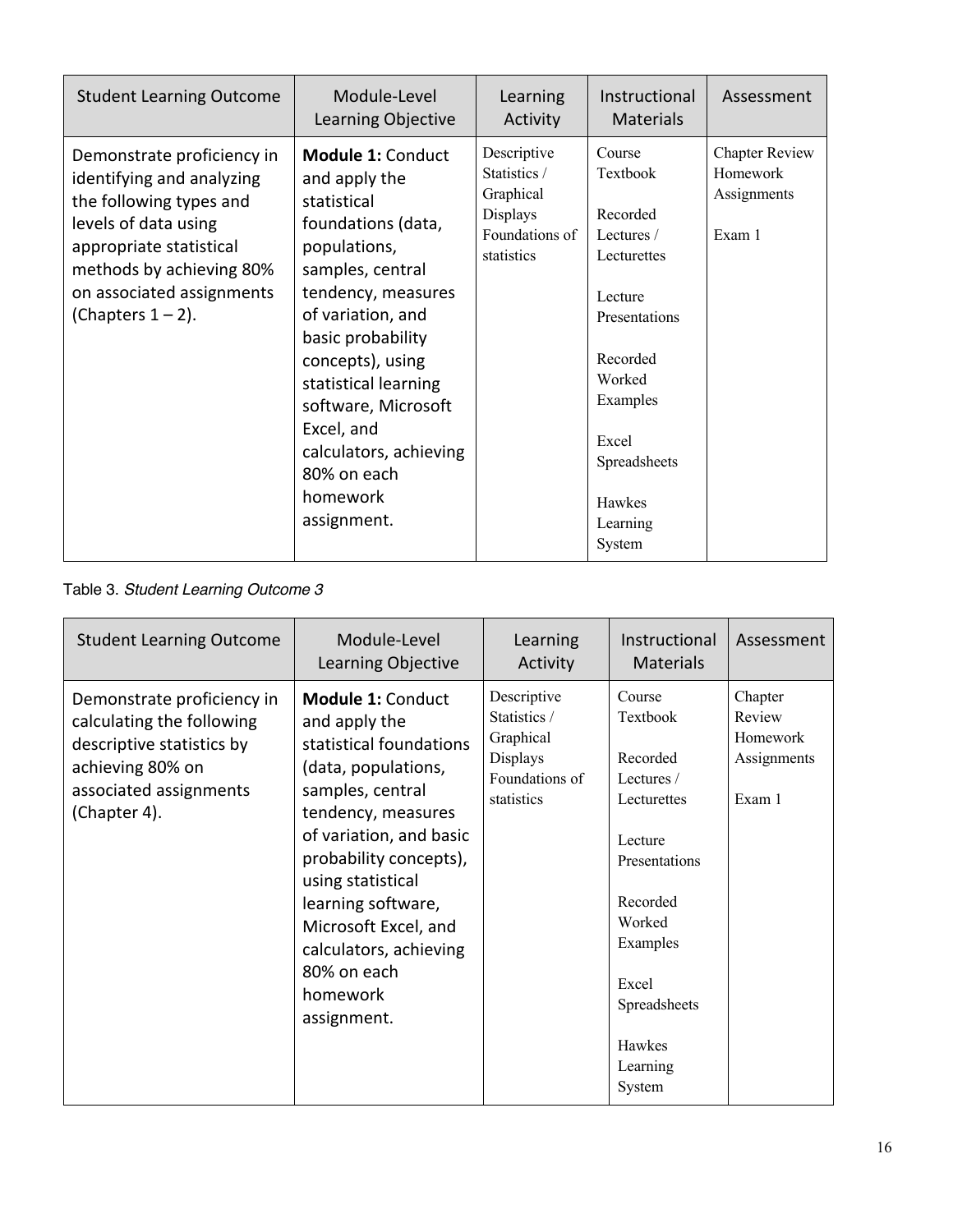#### Table 4. *Student Learning Outcome 4*

| <b>Student Learning Outcome</b>                                                                                                                                                | Module-Level<br>Learning Objective                                                                                                                                                                                                                                                                                                             | Learning<br>Activity                                              | Instructional<br><b>Materials</b>                                                                                                                                            | Assessment                                             |
|--------------------------------------------------------------------------------------------------------------------------------------------------------------------------------|------------------------------------------------------------------------------------------------------------------------------------------------------------------------------------------------------------------------------------------------------------------------------------------------------------------------------------------------|-------------------------------------------------------------------|------------------------------------------------------------------------------------------------------------------------------------------------------------------------------|--------------------------------------------------------|
| Demonstrate proficiency in<br>analyzing discrete and<br>continuous probability<br>distributions by achieving<br>80% on associated<br>assignments (Chapters 4, 6<br>$-8, 15$ ). | <b>Module 2: Conduct</b><br>and interpret<br>statistical methods for<br>discrete and<br>continuous probability<br>distributions,<br>sampling<br>distributions, and<br>estimating means and<br>proportions, using<br>statistical learning<br>software, Microsoft<br>Excel, and calculators,<br>achieving 80% on each<br>homework<br>assignment. | Discrete and<br>Continuous<br>Probability<br><b>Distributions</b> | Course Textbook<br>Recorded<br>Lectures /<br>Lecturettes<br>Lecture<br>Presentations<br>Recorded<br>Worked<br>Examples<br>Excel<br>Spreadsheets<br>Hawkes<br>Learning System | Chapter<br>Review<br>Homework<br>Assignments<br>Exam 2 |

#### Table 5. *Student Learning Outcome 5*

| <b>Student Learning Outcome</b>                                                                                                                                                                                                | Module-Level<br>Learning Objective                                                                                                                                                                                                                                                       | Learning<br>Activity                               | Instructional<br><b>Materials</b>                                                                                                                                                  | Assessment                                                 |
|--------------------------------------------------------------------------------------------------------------------------------------------------------------------------------------------------------------------------------|------------------------------------------------------------------------------------------------------------------------------------------------------------------------------------------------------------------------------------------------------------------------------------------|----------------------------------------------------|------------------------------------------------------------------------------------------------------------------------------------------------------------------------------------|------------------------------------------------------------|
| Demonstrate<br>understanding and<br>proficiency in calculating<br>confidence intervals,<br>conducting hypothesis<br>tests, and calculating p-<br>values by achieving 80% on<br>associated assignments<br>(Chapters $9 - 10$ ). | <b>Module 3: Conduct</b><br>and interpret<br>statistical methods of<br>hypothesis testing for<br>comparing means,<br>proportions, and<br>treatments, using<br>statistical learning<br>software, Microsoft<br>Excel, and calculators,<br>achieving 80% on each<br>homework<br>assignment. | Foundations<br>of Inferential<br><b>Statistics</b> | Course<br>Textbook<br>Recorded<br>Lectures /<br>Lecturettes<br>Lecture<br>Presentations<br>Recorded<br>Worked<br>Examples<br>Excel<br>Spreadsheets<br>Hawkes<br>Learning<br>System | <b>Chapter Review</b><br>Homework<br>Assignments<br>Exam 3 |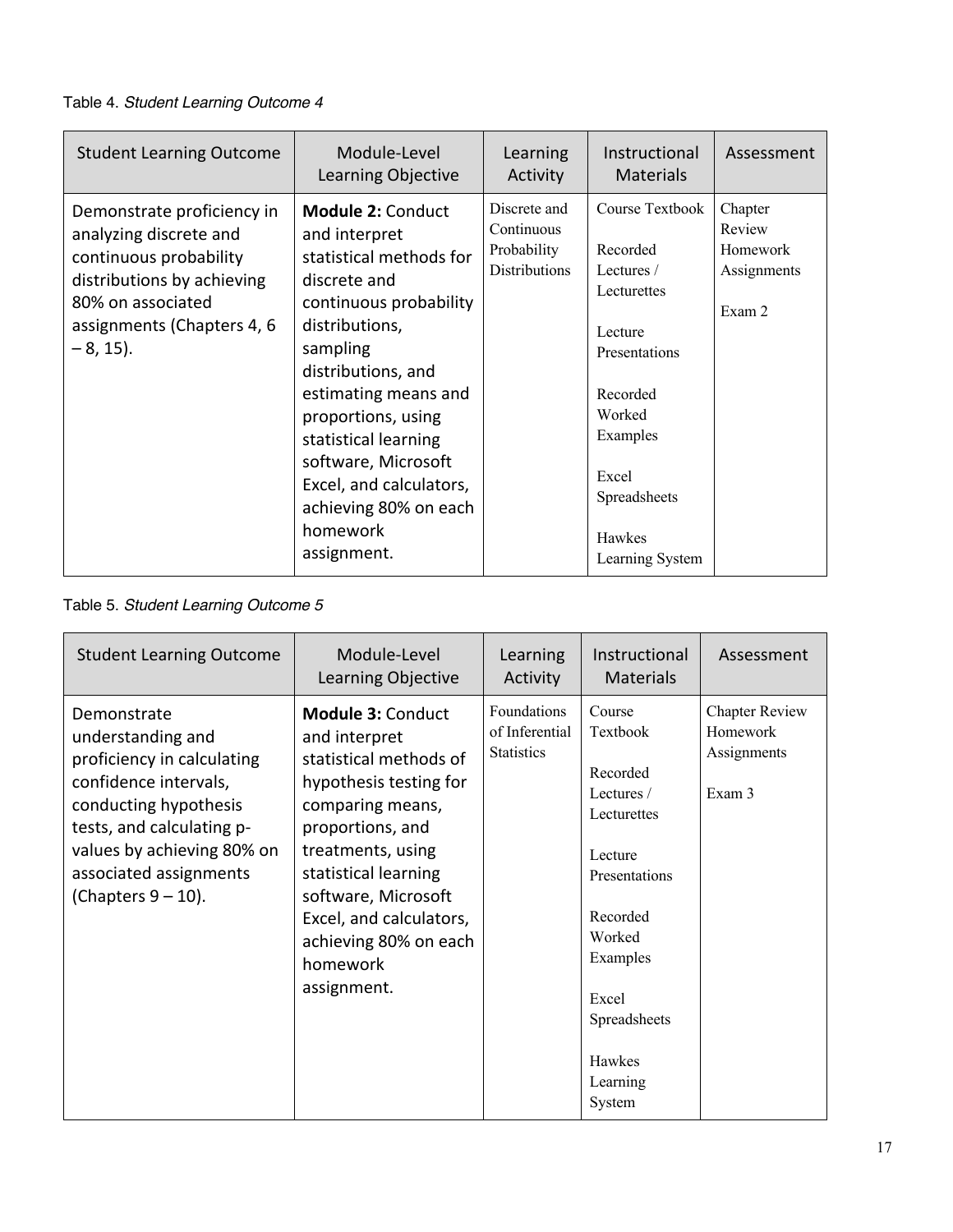Table 6. *Student Learning Outcome 6*

| <b>Student Learning Outcome</b>                                                                                                                                | Module-Level<br>Learning Objective                                                                                                                                                                                                                                                          | Learning<br>Activity                               | Instructional<br><b>Materials</b>                                                                                                                                                  | Assessment                                                 |
|----------------------------------------------------------------------------------------------------------------------------------------------------------------|---------------------------------------------------------------------------------------------------------------------------------------------------------------------------------------------------------------------------------------------------------------------------------------------|----------------------------------------------------|------------------------------------------------------------------------------------------------------------------------------------------------------------------------------------|------------------------------------------------------------|
| Demonstrate proficiency in<br>calculating inferential<br>statistics (one or two<br>populations) by achieving<br>80% on associated<br>assignments (Chapter 11). | <b>Module 3: Conduct</b><br>and interpret<br>statistical methods of<br>hypothesis testing for<br>comparing means,<br>proportions, and<br>treatments, using<br>statistical learning<br>software, Microsoft<br>Excel, and<br>calculators, achieving<br>80% on each<br>homework<br>assignment. | Foundations of<br>Inferential<br><b>Statistics</b> | Course<br>Textbook<br>Recorded<br>Lectures /<br>Lecturettes<br>Lecture<br>Presentations<br>Recorded<br>Worked<br>Examples<br>Excel<br>Spreadsheets<br>Hawkes<br>Learning<br>System | <b>Chapter Review</b><br>Homework<br>Assignments<br>Exam 3 |

Table 7. *Student Learning Outcome 7*

| <b>Student Learning Outcome</b>                                                                                                                                                                   | Module-Level<br>Learning Objective                                                                                                                                                                                                                                                                                                                            | Learning<br>Activity                         | Instructional<br><b>Materials</b>                                                                                                                    | Assessment                                             |
|---------------------------------------------------------------------------------------------------------------------------------------------------------------------------------------------------|---------------------------------------------------------------------------------------------------------------------------------------------------------------------------------------------------------------------------------------------------------------------------------------------------------------------------------------------------------------|----------------------------------------------|------------------------------------------------------------------------------------------------------------------------------------------------------|--------------------------------------------------------|
| Demonstrate proficiency in<br>calculating inferential<br>statistics (three or more<br>populations and<br>relationships) by achieving<br>80% on associated<br>assignments (Chapters $12 -$<br>14). | <b>Module 4: Conduct</b><br>and interpret<br>statistical methods of<br>hypothesis testing for<br>comparing three or<br>more means, or<br>treatments (ANOVA).<br><b>Conduct correlations</b><br>of two variables or<br>treatments and relate<br>two or more linear<br>variables. Test the fit<br>of multinomial<br>probabilities and<br>relate two categorical | Advanced<br>Inferential<br><b>Statistics</b> | Course<br>Textbook<br>Recorded<br>Lectures $/$<br>Lecturettes<br>Lecture<br>Presentations<br>Recorded<br>Worked<br>Examples<br>Excel<br>Spreadsheets | Chapter<br>Review<br>Homework<br>Assignments<br>Exam 4 |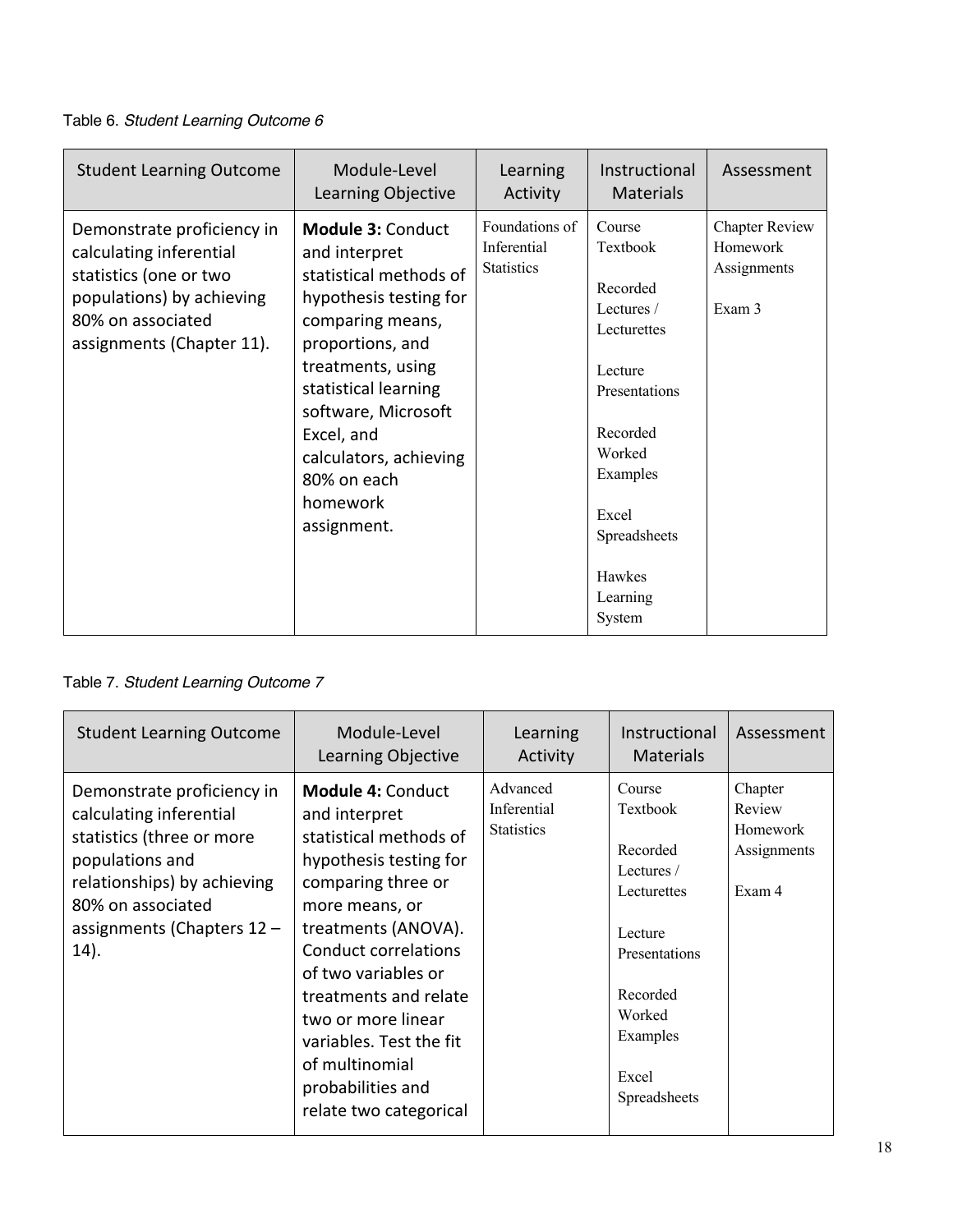| <b>Student Learning Outcome</b> | Module-Level<br>Learning Objective                                                                                                                   | Learning<br>Activity | Instructional<br><b>Materials</b> | Assessment |
|---------------------------------|------------------------------------------------------------------------------------------------------------------------------------------------------|----------------------|-----------------------------------|------------|
|                                 | variables. Achieve<br>80% on each<br>homework<br>assignment exam,<br>using statistical<br>learning software,<br>Microsoft Excel, and<br>calculators. |                      | Hawkes<br>Learning<br>System      |            |

#### Table 8. *Student Learning Outcome 8*

| <b>Student Learning Outcome</b>                                                                                                                                                   | Module-Level<br>Learning Objective                                                                                                                                                                                                                                                                                                                                                                                                                                                                                    | Learning<br>Activity                         | Instructional<br><b>Materials</b>                                                                                                                                            | Assessment                                             |
|-----------------------------------------------------------------------------------------------------------------------------------------------------------------------------------|-----------------------------------------------------------------------------------------------------------------------------------------------------------------------------------------------------------------------------------------------------------------------------------------------------------------------------------------------------------------------------------------------------------------------------------------------------------------------------------------------------------------------|----------------------------------------------|------------------------------------------------------------------------------------------------------------------------------------------------------------------------------|--------------------------------------------------------|
| Demonstrate proficiency in<br>calculating inferential<br>statistics (relationships of<br>categorical variables) by<br>achieving 80% on<br>associated assignments<br>(Chapter 15). | <b>Module 4: Conduct</b><br>and interpret<br>statistical methods of<br>hypothesis testing for<br>comparing three or<br>more means, or<br>treatments (ANOVA).<br><b>Conduct correlations</b><br>of two variables or<br>treatments and relate<br>two or more linear<br>variables. Test the fit<br>of multinomial<br>probabilities and<br>relate two categorical<br>variables. Achieve<br>80% on each<br>homework<br>assignment exam,<br>using statistical<br>learning software,<br>Microsoft Excel, and<br>calculators. | Advanced<br>Inferential<br><b>Statistics</b> | Course Textbook<br>Recorded<br>Lectures /<br>Lecturettes<br>Lecture<br>Presentations<br>Recorded<br>Worked<br>Examples<br>Excel<br>Spreadsheets<br>Hawkes<br>Learning System | Chapter<br>Review<br>Homework<br>Assignments<br>Exam 4 |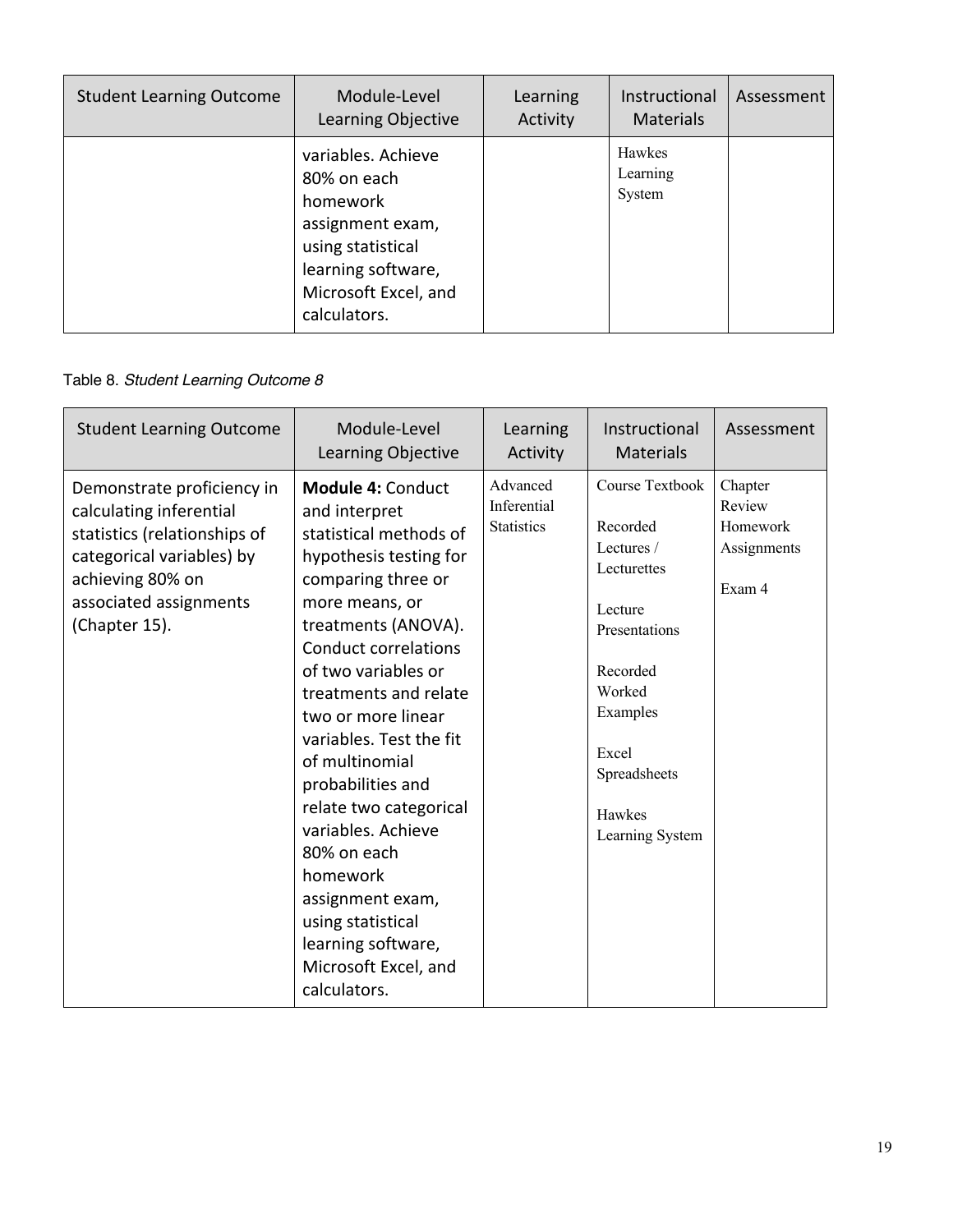#### Table 9. *Student Learning Outcome 9*

| <b>Student Learning Outcome</b>                                                                                                                                                                                            | Module-Level<br>Learning Objective                                                                                                                                                                                                                                                                                                                                                                                                                                                                                    | Learning<br>Activity                         | Instructional<br><b>Materials</b>                                                                                                                                                  | Assessment                                             |
|----------------------------------------------------------------------------------------------------------------------------------------------------------------------------------------------------------------------------|-----------------------------------------------------------------------------------------------------------------------------------------------------------------------------------------------------------------------------------------------------------------------------------------------------------------------------------------------------------------------------------------------------------------------------------------------------------------------------------------------------------------------|----------------------------------------------|------------------------------------------------------------------------------------------------------------------------------------------------------------------------------------|--------------------------------------------------------|
| Demonstrate proficiency in<br>creating and analyzing<br>statistical process control<br>charts for both continuous<br>and qualitative variables by<br>achieving 80% on<br>associated assignments and<br>exams (Chapter 17). | <b>Module 4: Conduct</b><br>and interpret<br>statistical methods of<br>hypothesis testing for<br>comparing three or<br>more means, or<br>treatments (ANOVA).<br><b>Conduct correlations</b><br>of two variables or<br>treatments and relate<br>two or more linear<br>variables. Test the fit<br>of multinomial<br>probabilities and<br>relate two categorical<br>variables. Achieve<br>80% on each<br>homework<br>assignment exam,<br>using statistical<br>learning software,<br>Microsoft Excel, and<br>calculators. | Advanced<br>Inferential<br><b>Statistics</b> | Course<br>Textbook<br>Recorded<br>Lectures /<br>Lecturettes<br>Lecture<br>Presentations<br>Recorded<br>Worked<br>Examples<br>Excel<br>Spreadsheets<br>Hawkes<br>Learning<br>System | Chapter<br>Review<br>Homework<br>Assignments<br>Exam 5 |

# Table 10. *Student Learning Outcome 10*

| <b>Student Learning Outcome</b>                                                                                   | Module-Level<br>Learning Objective                                                                                                                                                                                          | Learning<br>Activity                                                    | Instructional<br><b>Materials</b>                                              | Assessment                                  |
|-------------------------------------------------------------------------------------------------------------------|-----------------------------------------------------------------------------------------------------------------------------------------------------------------------------------------------------------------------------|-------------------------------------------------------------------------|--------------------------------------------------------------------------------|---------------------------------------------|
| Demonstrate proficiency in<br>analyzing situations and<br>applying statistical methods<br>to make sound decisions | Modules $1 - 4$ :<br>Apply the learned<br>foundations in a<br>scenario-based<br>discussion question,<br>and make<br>recommendations<br>based on the phases<br>of decision-making<br>learned in Principles<br>of Management. | Practice<br>decision<br>making<br>through<br>business data<br>analysis. | Recorded<br>Lectures /<br>Lecturettes<br>Lecture<br>Presentation<br>S<br>Excel | <b>Discussion</b><br>Questions<br>DQs $1-5$ |